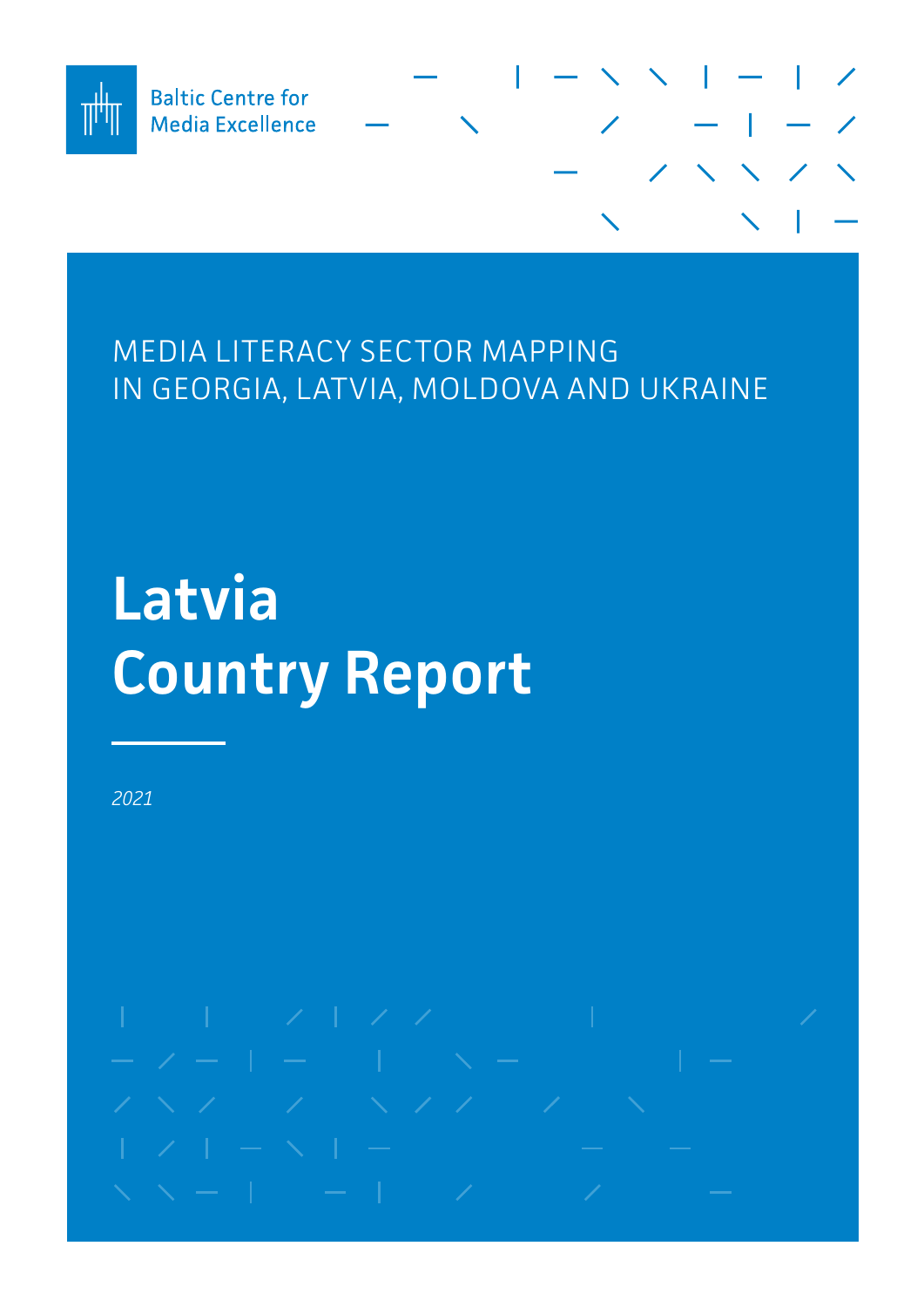# Contents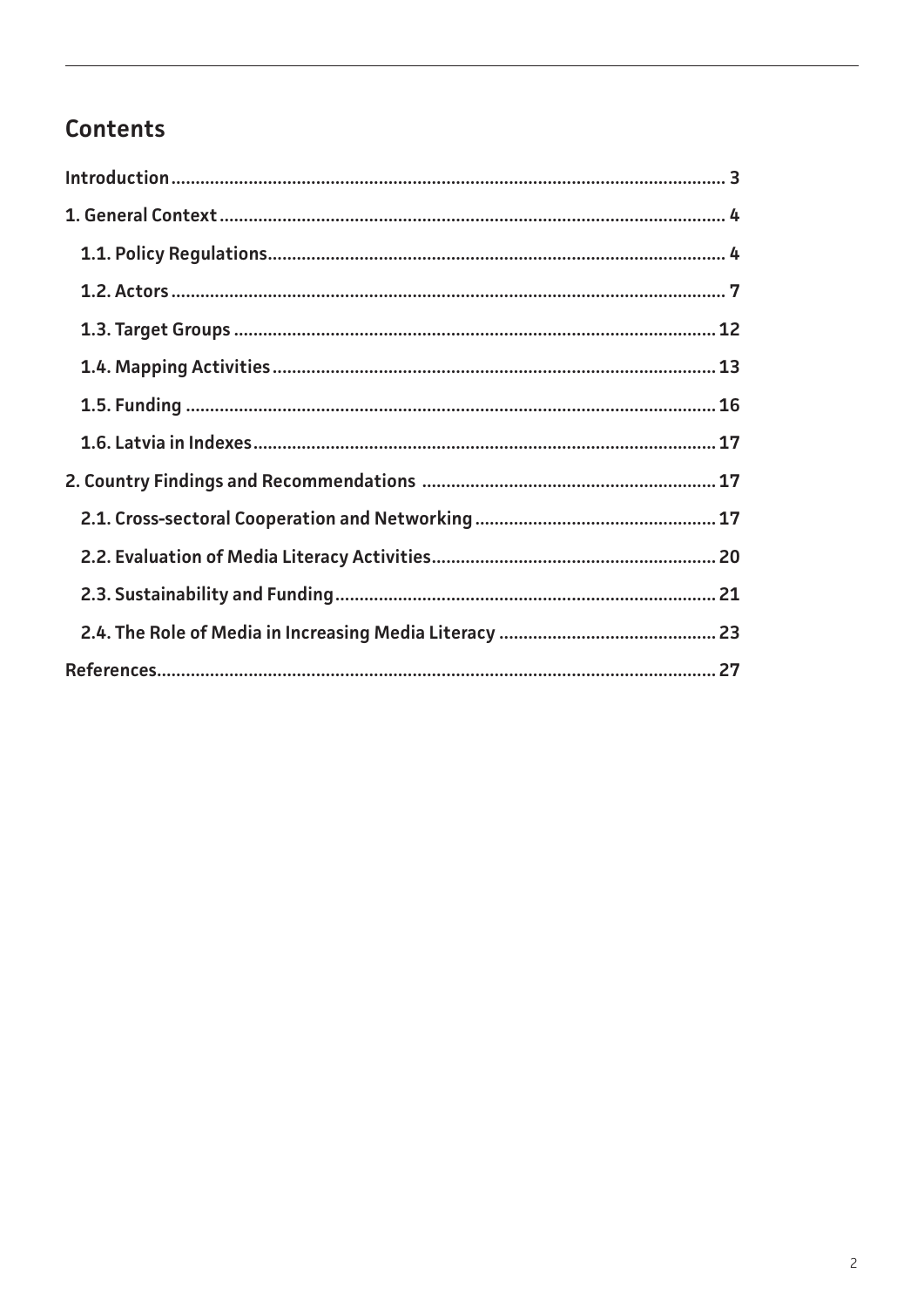# <span id="page-2-0"></span>**Introduction**

Media literacy is a core element of information consumption in a rapidly changing media environment. In such an environment, high media literacy within the audience also generates a demand for quality journalism and helps quality media to survive and develop, as well as to remain trusted. Critical thinking and responsible media use are among the most essential elements in order to strengthen the cognitive dimension of societal resilience to stand up against disinformation and other types of aggressive information. To a different degree, the selected countries are facing multiple challenges connected to the information environment. However, in all these countries, media literacy is seen as a tool for facilitating and saving democratic processes.

Although the term "media literacy" does not have a single definition, and could be interpreted in different ways (for example, to fit in with a donor's agenda), the definition used for the purposes of this analysis is put forward by the European Commission: "Media literacy refers to all the technical, cognitive, social, civic and creative capacities that allow us to access and have a critical understanding of and interact with media. These capacities allow us to exercise critical thinking, while participating in the economic, social and cultural aspects of society and playing an active role in the democratic process".<sup>1</sup>

By using this umbrella definition, the research team introduced and designed the **A-A-A approach** on mapping media literacy developments, which means focusing on **A - actors**; **A - audiences** and **A - activities**. Given the dynamics of developing the media literacy sphere, the team focused on a set of country specific recommendations in the following dimensions: cross-sectoral cooperation and networking; evaluation of media literacy activities; sustainability and funding; media involvement. The executive summary starts by providing background information. The general findings are listed afterwards. Selected threats and strengths are followed by general recommendations.

# *Methodology*

Detailed mapping of media literacy actors, audiences and activities was created using the following methodology, which included:

- Desk research;
- Semi-structured in-depth expert interviews;
- Online survey.

The **desk research** included an analysis of policy papers, traditions of development of media literacy, and significant changes in the trajectory of the development of the environment that have occurred. The focus of the analysis was to evaluate changes within the last three years. However, it includes relevant historical background on media literacy policies; media education development and disinformation resilience development; and the redirecting of responsibility from one institutional body to another.

For the **semi-structured interviews** the scheme of selecting experts was created. This included selecting at least three experts from the following clusters: government related; non-government related; academia and media related; supporters and donors related. 17 experts were interviewed by using the same interviewing guide with five subsections of questions.

Survey - **the online survey** was created to collect qualitative data on activities and audiences used by different

<sup>1</sup> [https://ec.europa.eu/transparency/expert-groups-register/screen/expert-groups/consult?do=groupDetail.groupDetail&groupID=2541](https://ec.europa.eu/transparency/expert-groups-register/screen/expert-groups/consult?do=groupDetail)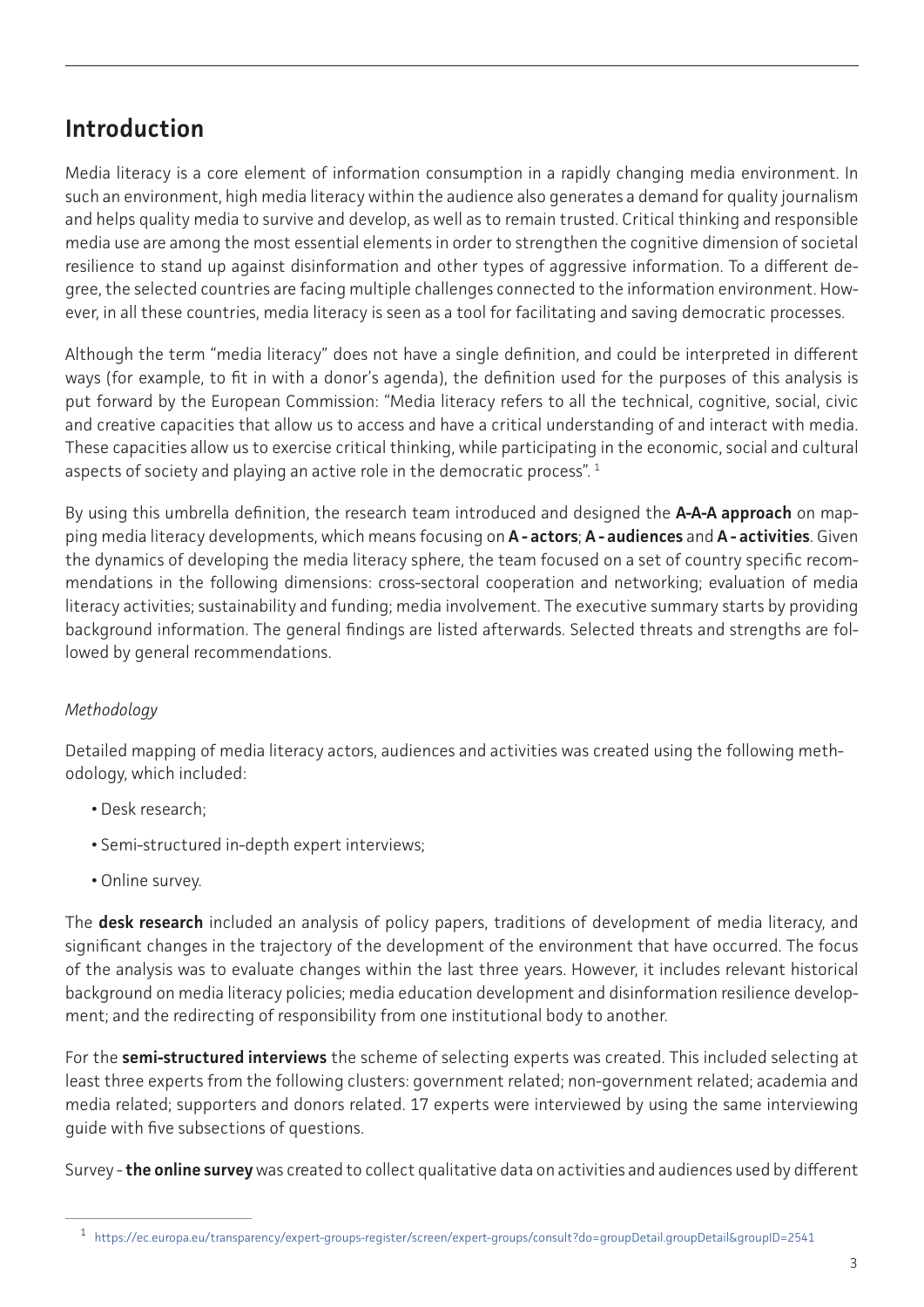<span id="page-3-0"></span>media literacy actors. In the survey active actors were asked to fill in the questionnaire. The survey included four sections, including the profiling of selected media literacy activities. The research team used available conferences and meetings to collect additional information needed to make an analysis, which focused on 1) cross-sectoral cooperation and networking; 2) evaluation of media literacy activities; 3) sustainability and funding; 4) the role of media in increasing media literacy.

## *Acknowledgements*

The team of researchers is grateful to the experts and representatives of institutions and organisations who dedicated their time and shared knowledge and expertise.

# **1. General Context**

# **1.1. Policy Regulations**

Over the last decade, media literacy has been increasingly addressed in the political agenda and in policy papers. In Latvia, media literacy related policy has improved and changed significantly within the last eight years. Several factors have changed the trajectory of policy related activities and international cooperation, the main ones being the Maidan events in Ukraine (2013); the illegal annexation of Crimea (2014); the aggressive informational activities of the Kremlin (including interference in elections, leading to increasing polarisation and fragmentation of societies); and the current Covid-19 pandemic and its related malign information.

A shift can be observed within the policy papers, from information literacy, mainly linked to digitalisation (Brikše, Freibergs, Spurava, 2014) to the more focussed concepts linked to the additional and redefined challenges posed by the hybrid threats (Aday, et al., 2019; Rožukalne, Skulte, Stakle, 2020; Kalniete, Pildegovičs, 2021; Heap, Hanses, Gill, 2021). Academia and research related institutions have focused on the manipulation of the media environment and the role it has played in the media landscape over the last decade, but the Ukraine related events of 2014 changed the framing to securitization. Securitization (Buzan, Wæver, de Wilde 1998, 24) means that the issue is presented as a threat, with emergency measures and actions taken, which was the approach after the 2014 events. (Bērziņa, 2018; Schulze, 2018).

#### *International and Regional Developments*

Different stakeholders from Latvia have become significant international actors in this area, taking leading positions in setting the scope, and not only following others. Some prime examples are: at the regional Baltic level, Re:Baltica and the Baltic Centre for Media Excellence (Garcia, 2018); at the EU level, the activities of the Latvian Members of European Parliament and the representation in the EU StratCom East Task Force; and within NATO - the NATO Centre for Strategic Communication, which is based in Latvia. In addition, Ambassador Baiba Braže became the Assistant Secretary General of NATO for Public Diplomacy. Latvia has also hosted several related UNESCO events and recently became one of the initiators and co-sponsors of the first ever resolution adopted by the UN General Assembly on Global Media and Information Literacy Week.

Recently, in documents produced by the European institutions, media literacy has become more focused on fact-checking initiatives, quality media outputs, and the online ecosystem. An example includes, the "*Action Plan against Disinformation*" (European Commission, 2018), which highlighted that raising awareness and societal resilience (referring also to media literacy) means the ability to identify and "fend off" disinformation. In this context, it is important to emphasise the importance of building trust. The Audio-visual Media Services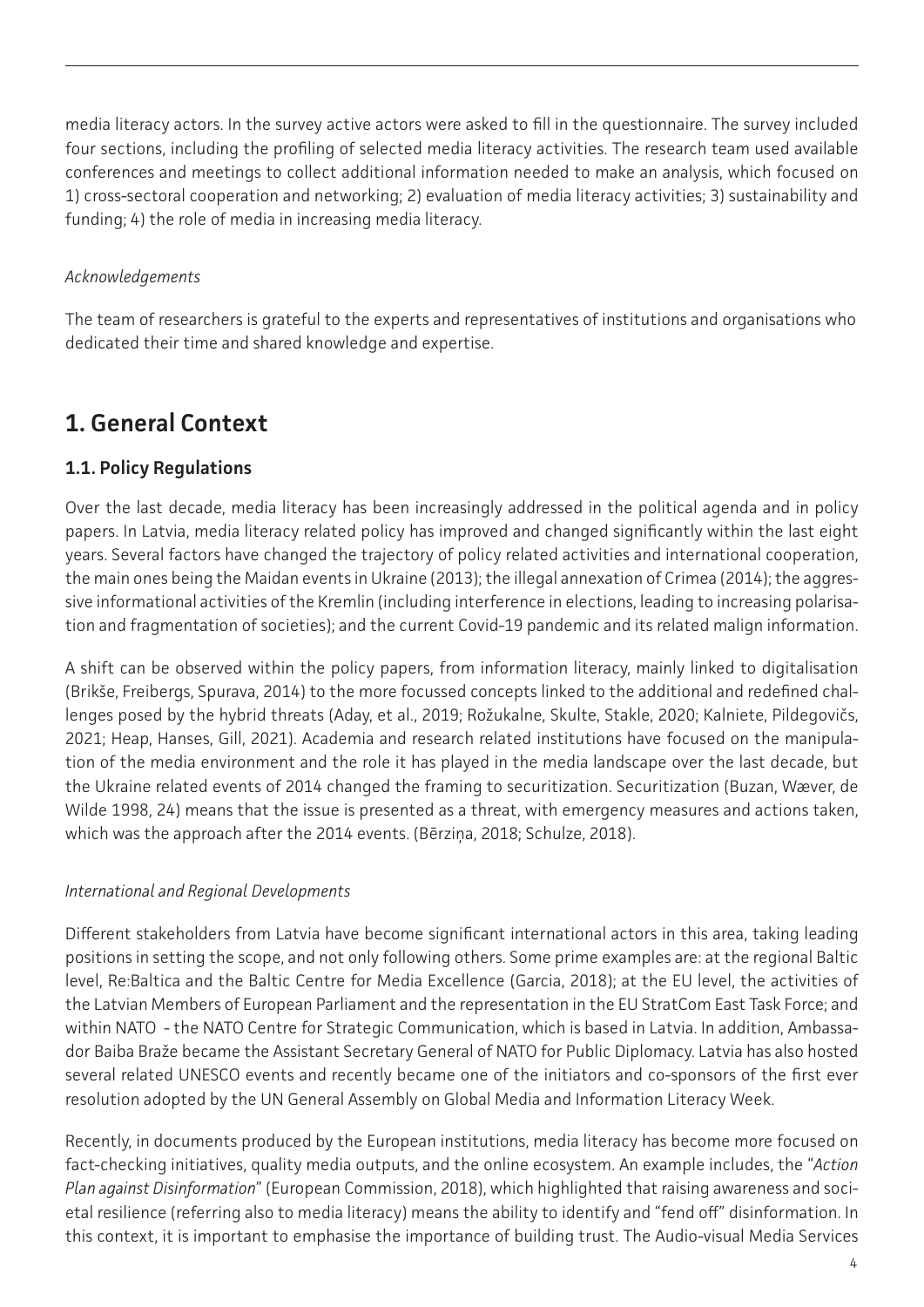Directive also requires that media literacy is dealt with through cross-border cooperation. The definition of media literacy (European Parliament, Council of the European Union, 2010) was changed in the Audio-visual Media Services Directive (European Parliament, Council of the European Union, 2018): "*Media literacy should not be limited to learning about tools and technologies but should aim to equip citizens with the critical thinking skills required to exercise judgment, analyse complex realities and recognise the difference between opinion and fact.*"

# *National Developments*

This next chapter looks at the national level from a more detailed perspective. The development of media literacy related legislation, according to some experts, is externally motivated. By 2013, media literacy was mainly connected to digitisation and education. Later it evolved to securitization of the information space. While media literacy is mentioned in a number of Latvian legislation related documents, what is lacking, for the most part, is a joint strategy, and one responsible organisation to take the leading role and/or coordination, as well as the financial support required to increase sustainability. There still is room for both improvement and adaptability for the involved institutions, as well as for detailed plans and activities.

As stated by several experts in education, there is a need for additional efforts to introduce more media literacy related competences into education. Media literacy implementations should be future-oriented. The roots for the development of media education in Latvia are linked to external factors and membership of Latvia in international organisations, like Open Society Institute and Soros Foundation, the UN, UNESCO, the EU and OECD (Zelče, Ardava, 2017; Rubene, Svece, 2019). The changes needed in defining the main focus within the institutions should also be considered, and it could be aligned to the changing focus illustrated in the Audio-visual Media Services Directive from 2010 to 2018. At the same time, however, a digital focus and digital literacy-based competencies continue to influence the implementations made and planned for formal education within the reform known as Skola 2030 - School 2030<sup>2</sup> (Ivāne, 2015; Andersone, Helmane, 2019).

Moreover, based on the document analysis and expert interviews, there is a widening gap between the understanding of media education and the role it plays in developing the societal resilience needed to protect democracy. Professor Zanda Rubene and Assistant Professor Artis Svece (2019, p.411) indicate the need for research on critical thinking and the need for it to be promoted in education, "*Unfortunately, the situation in the field of developing critical thinking in the education of Latvia can also be described as unsystematic, untargeted and fragmentary*".

# *Securitization of Media Literacy*

The National Plan for Development approved on July 2 2020 by the Saeima (Parliament of the Republic of Latvia (2020)) says - "*Citizens feel responsible for the security of their country. They know how to protect themselves, their family and their country during a crisis, and relevant authorities are accountable and ready to respond. Media literacy and critical thinking are Latvia's best defence against hybrid threats*."

Almost a year earlier, in September 2019, the Saeima approved the National Security Concept. The document includes a section dedicated to media literacy combined with the professional growth of the media sector. In the document, media literacy is connected to all ages, formal and informal education, public and commercial media, as well as psychological resilience (where it is mentioned with reference to young people). The Concept underlines the importance of society's preparedness to distinguish manipulative types of information from objective information (Saeima, 2019). The Concept provides a holistic view on the threat related problems and the necessary solutions.

<sup>2</sup> For more details see<https://www.skola2030.lv/lv>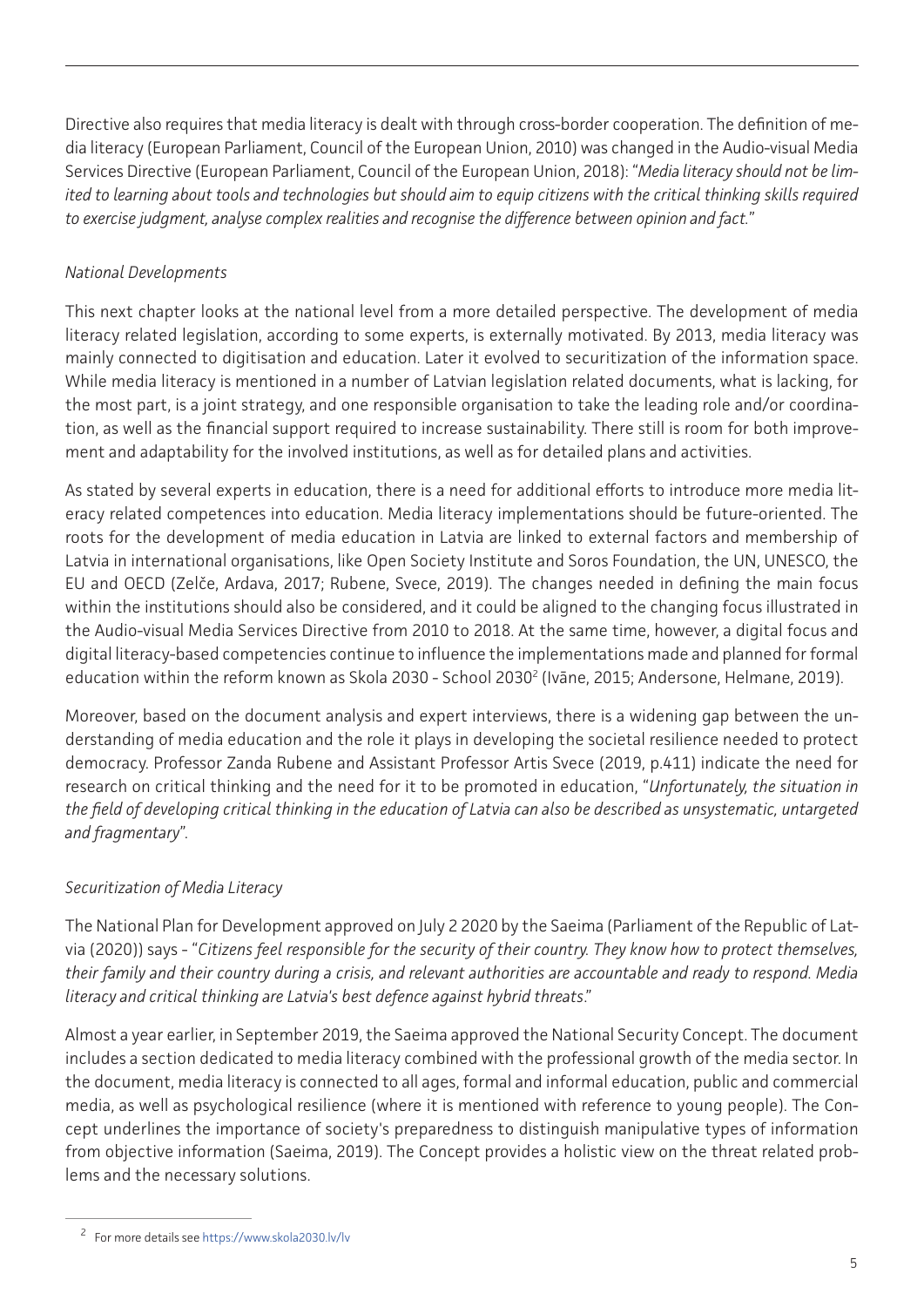Pandemic related misinformation and disinformation (or the so-called infodemic) not only showed the significant importance of the external threat posed by Russia, but also emphasised the distrust of public institutions. Hybrid threats are one of the leading narratives. The infodemic is mainly associated with health-related issues, which have evolved from the trust/distrust of state institutions. The recognition of the importance of the media landscape, media consumption and the need for increasing media literacy actions are not connected to a visible involvement of the defence and security sectors. According to interviews with representatives of the government and NGOs, there is room for increasing the participation of defence and security representatives in media related debate, policy planning, and co-financing.

The notion of media literacy as a powerful tool to protect Latvian society against hybrid threats became one of the leading narratives. Experts assess this narrative both as a positive and negative development. On the one side, scholars refer to the idea of avoiding additional politicisation of the media literacy related question within society, referring to, for example, the different attitudes towards the evaluation of the activities of Russia (Clay, 2018). On the other hand, involvement of defence and security related stakeholders would be beneficial for designing and financing ad-hoc campaigns to attract attention to and to raise awareness of the ongoing activities/techniques/tactics of those who generate misinformation by providing the needed informational and financial support.

Several experts also underlined that another relevant input of the Ministry of Defence and related institutions could be increased engagement in society awareness and preparedness related research. Publicly available research, as mentioned by experts, goes beyond the common practice of measuring media literacy with self-evaluation of media literacy associated skills. According to the interviews with state policy related experts, media literacy and critical thinking are frequently mentioned in various areas, such as: formal and informal discussions about societal and informational resilience; in the transformation of the Latvian media landscape within the framing of securitization; and also, within the topics of hybrid threats (such as those that influence values, attitudes, behaviour, etc.).

# *Setting The Goal and Measuring Impact*

To measure impact, some documents mention an indicator that needs to be reached. For example, in the National Plan for Development, the indicator is related to research done by the Riga Stradins University on media literacy and refers to respondents, who check content before sharing on social media or check the reliability of information sources. The indicator when categorised as "Respondents who are "absolutely convinced" means they can identify any news or information that distorts or falsifies reality". This example of self-evaluation illustrates the limitation of media literacy in the recently updated document. At the same time, the same document states that media literacy and critical thinking are Latvia's best defence against hybrid threats.

Another institution, related to media literacy, at the level of policy planning, as well as having an active agenda, is the National Electronic Mass Media Council (NEPLP), which is the national electronic mass media regulatory authority. Media literacy is still mentioned among the duties of the Council. According to the Public Electronic mass media regulating law, adopted in November 2020 by the Saeima (2020b) and in-force from 1 January 2021, where it states that NEPLP should promote media literacy. Media literacy is defined as "the ability of individuals to navigate the changing information space, the diversity of the media, and to identify the risks, threats and opportunities associated with it."3

<sup>3</sup> Unofficial translation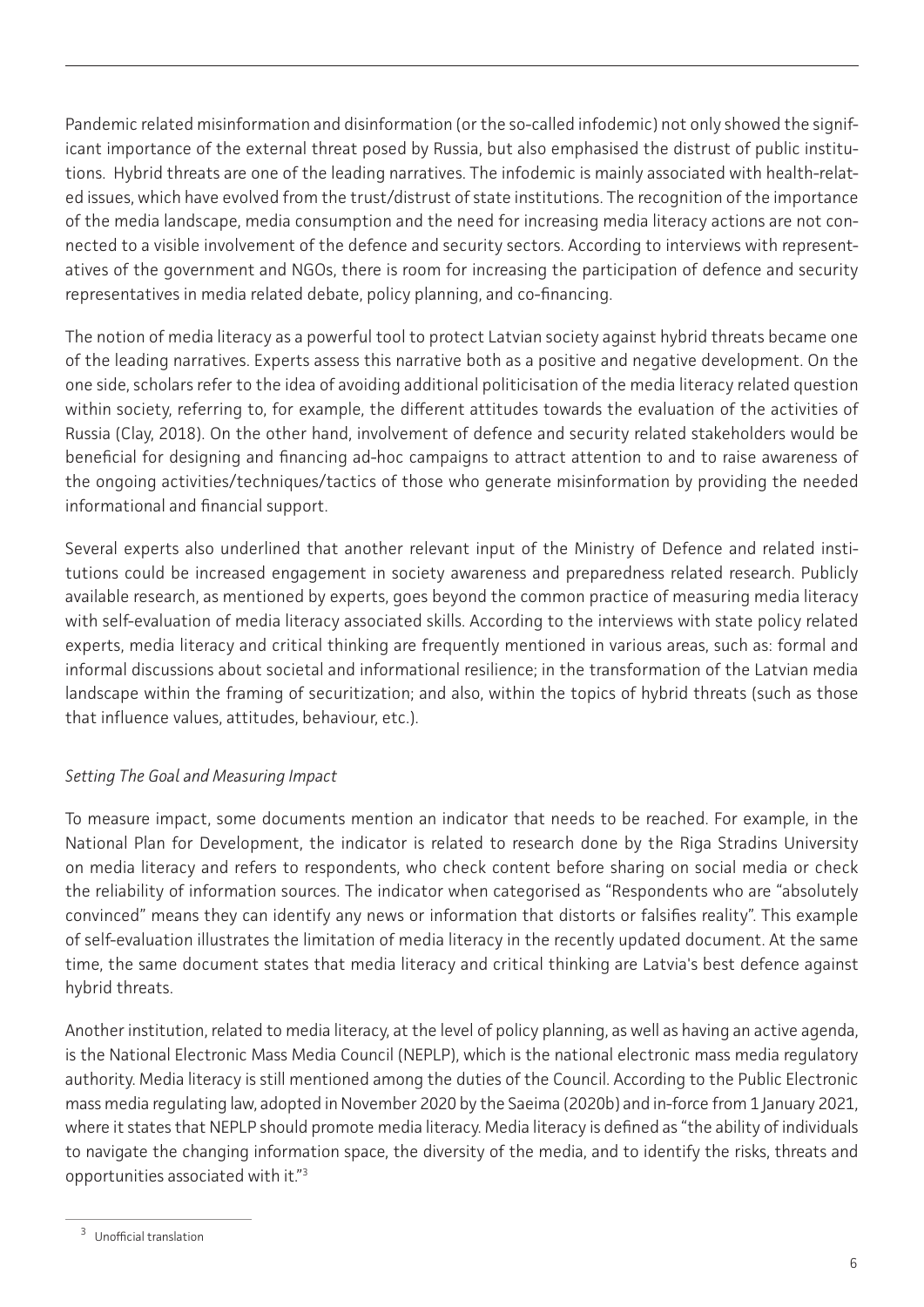<span id="page-6-0"></span>Media literacy is also mentioned among the responsibilities of the Public Electronic Media Ombudsman - to promote media literacy and to personally engage with the society. Media literacy is one of the priorities of the National Strategy for developing the Electronic Mass Media Industry, which was adopted for the period of 2018-2022. In this document, media literacy is connected to the trust in the media.

In summing up, while there is overall awareness of the relevance of media literacy for the development of society and protecting democracy, the lack of a general strategy was identified as a significant problem. Although many previously detected problems within the media landscape (Denisa-Liepniece, 2016) have been successfully solved, the current study detects previously unsolved and newly identified problems in the constantly changing environment: 1) media literacy goes beyond media, culture and education and a holistic approach is needed that engages with more than just governmental institutions and grassroot initiatives; 2) critical thinking and the future-oriented media literacy in formal education needs to be encouraged by the Ministry of Education and Science working in cooperation with other stakeholders in developing a future-oriented approach; 3) securitization of media literacy in connection with societal resilience, needs to involve the role of the Ministry of Defence and other security related institutions in developing formal and informal cooperation and support to implementers of media literacy projects; 4) there is a need to (re)define goals and indicators to be measured and reached, in order to plan measurements and research, with data being made available to stakeholders to design future activities; 5) there needs to be provision for the possibility of a rapid reaction and adaptivity (co-financing of projects; monitoring and case-based campaigns; targeted specific activities) to meet new challenges.

# **1.2. Actors**

Based on the desk-research, in-depth interviews and survey, media literacy actors can be divided into the following general sectors: 1) Governmental, 2) Education and Academia, 3) NGO and professional associations and societies, 4) Public and Commercial media; 5) Supporters / Donors (external international/other non-Latvian nationals).

# *Governmental*

There are many voices at different levels, who call for media literacy, including at the government level. Political documents adopted, such as the National development plan or the Declaration for cooperation (or the so called "coalition agreement" of the current government) mentions the main state related stakeholders responsible for implementation of media literacy activities (Ministru Kabinets, 2019). The list includes: State Chancellery; Ministry of Culture; Ministry of Education and Science; Ministry of Foreign Affairs; Ministry of Interior; Ministry of Justice; National Electronic Mass Media Council (*Nacionālā elektronisko plašsaziņas līdzekļu padome*, NEPLP or media regulator). The Public Broadcast Media and some NGOs are also mentioned in these documents.

The Ministry of Culture, in accordance with the documents regulating the sphere of its responsibilities, is responsible for organising the use of donations (grants) from the state budget intended for the implementation of media literacy. The annual budget for these activities, according to the interview with the Ministry of Culture representative is 20 000 euro. According to experts, this funding is assessed as absolutely inadequate. Significantly more funding is dedicated to media projects through the Society Integration Foundation (*Sabiedrības integrācijas fonds*) and the Media Support Foundation (M*ediju atbalsta fonds*).

Some experts interviewed evaluated the creation of a Media Policy Division under the Ministry of Culture as a positive initiative. However, they emphasised that the activities of the Ministry had stopped when the core personnel responsible for the issue (Roberts Putnis and Dr. Klinta Ločmele) left the office.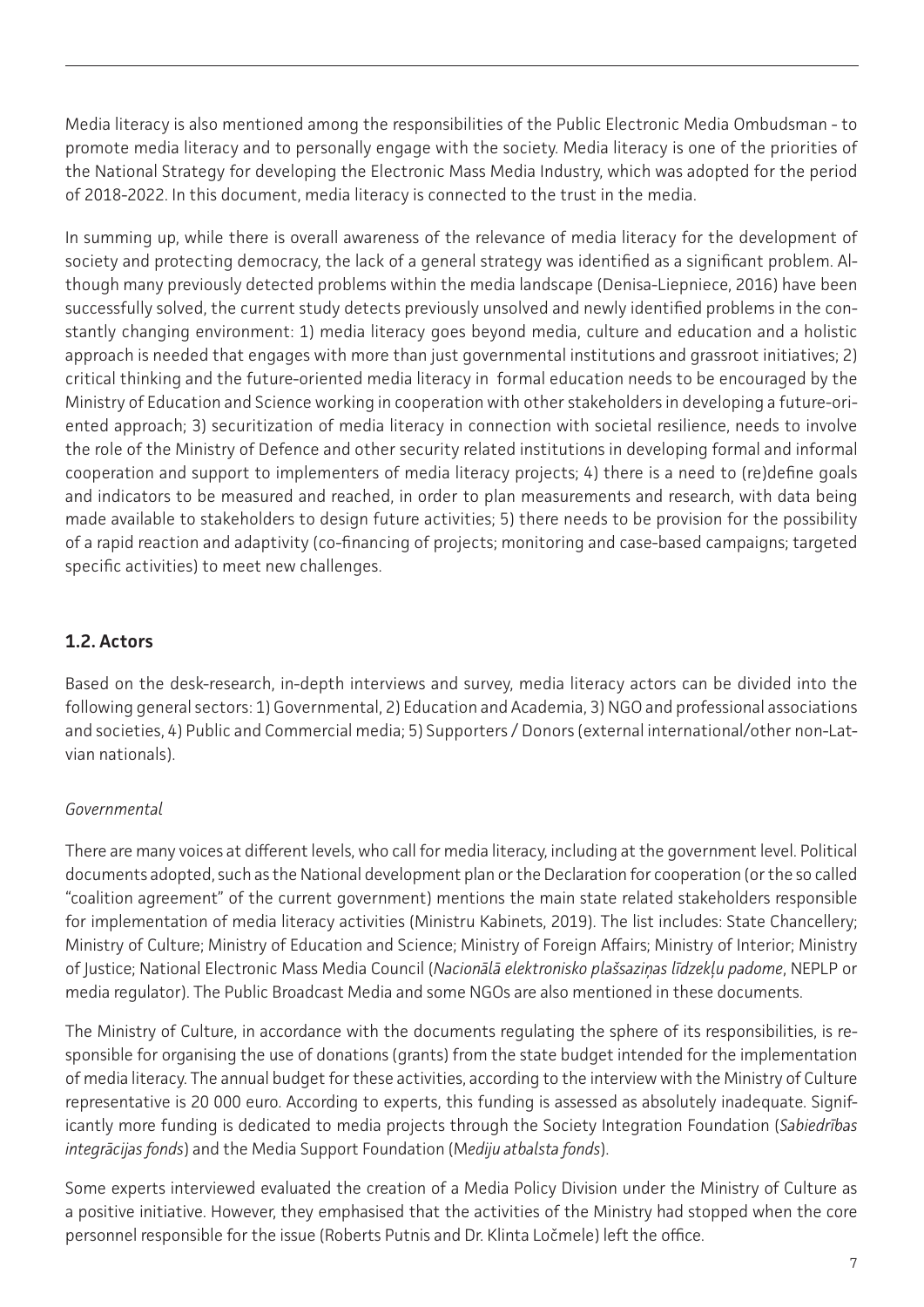According to the Media Policy Guidelines 2016 - 2020, approved by the Cabinet of Ministers (2015), media literacy means: "*The skills of the audience to use mass media, to search for and analyse information, to critically evaluate the messages of mass media to promote open integration of the society. Such skills promote the creative activity of an individual, as well as reduce the uni-directional influence of mass media communication and allows them to identify and prevent the distribution of biased information. A well-informed audience is able to distinguish mass media that supports and represents the principles of quality and credible journalism*."

The plan for the implementation of the Media Policy Guidelines includes the following main areas of action: 1) research on the media literacy in society; 2) to improve the knowledge of media literacy of the public; 3) to include content in the media to improve media literacy; 4) to include content to improve media literacy in education; 4) to educate teachers in teaching institutions; 5) to prepare would-be teachers; and 6) to create resources for teachers.

The guidelines have not been updated yet, as referred to by several sources, due to limited human resources, but the work on the document for the next period has started. The same reason - limited capacity of the Ministry of Culture is mentioned as the main problem for the lack of cooperation with the Ministry of Education and Science. The previously mentioned Head of Division for media policy left the Ministry of Culture after alleged political pressure from particular political parties and obstacles linked to this issue (Delfi, 2018).

The National Electronic Mass Media Council has plans to enlarge activities in the sphere of media literacy and to play a more proactive role. Among the planned activities are networking, support of media content creation and increasing local expertise.

## *Education and Academia*

In the survey responses, almost half of the organisations mentioned that their activities are connected to "academia and education". The interviews with education-related organisations shows that universities participate actively in the creation of resources for schools, training teachers, providing workshops and organising seminars. The National Centre for Education (*Valsts izglitītības satura centrs* - VISC) and the previously mentioned Skola 2030 are among the most significant stakeholders for school related level of education.

The current research does not foresee any detailed analysis of practices followed in formal education at the school level. At the same time, the overview could not ignore the Skola 2030 project and the implementation of media literacy within it. On the one hand, the experts interviewed identified fruitful but difficult communications with the team working on in the Skola 2030 programme<sup>4</sup> to include media literacy in the programme, but they also realised that it was not the only issue to be included in the list of competences. Several of the experts interviewed mentioned that it was digital literacy that was leading the agenda instead. At the same time, regretfully, the majority of experts interviewed, who are familiar with Skola 2030, mentioned that it is a mistake not to include media literacy as one of main competences.

As mentioned, consultations with developers of Skola 2030 were not very successful. The same was said about the possibility of sharing materials with the teachers through Skola 2030 platforms, as they faced problems with downloading and reaching the proposed platform. According to interviews, areas to be improved are the 1) programme and competences; 2) cooperation of the main actors with implementers; and 3) continuing the creation of the database.

Several experts mentioned that Finnish media education was an example to be followed. The developments

<sup>4</sup> According to the information provided by the Ministry of Education and Science, the Skola 2030 programme is the first time, the review of the curriculum includes the competency-based approach to develop value-based knowledge, skills and attitudes.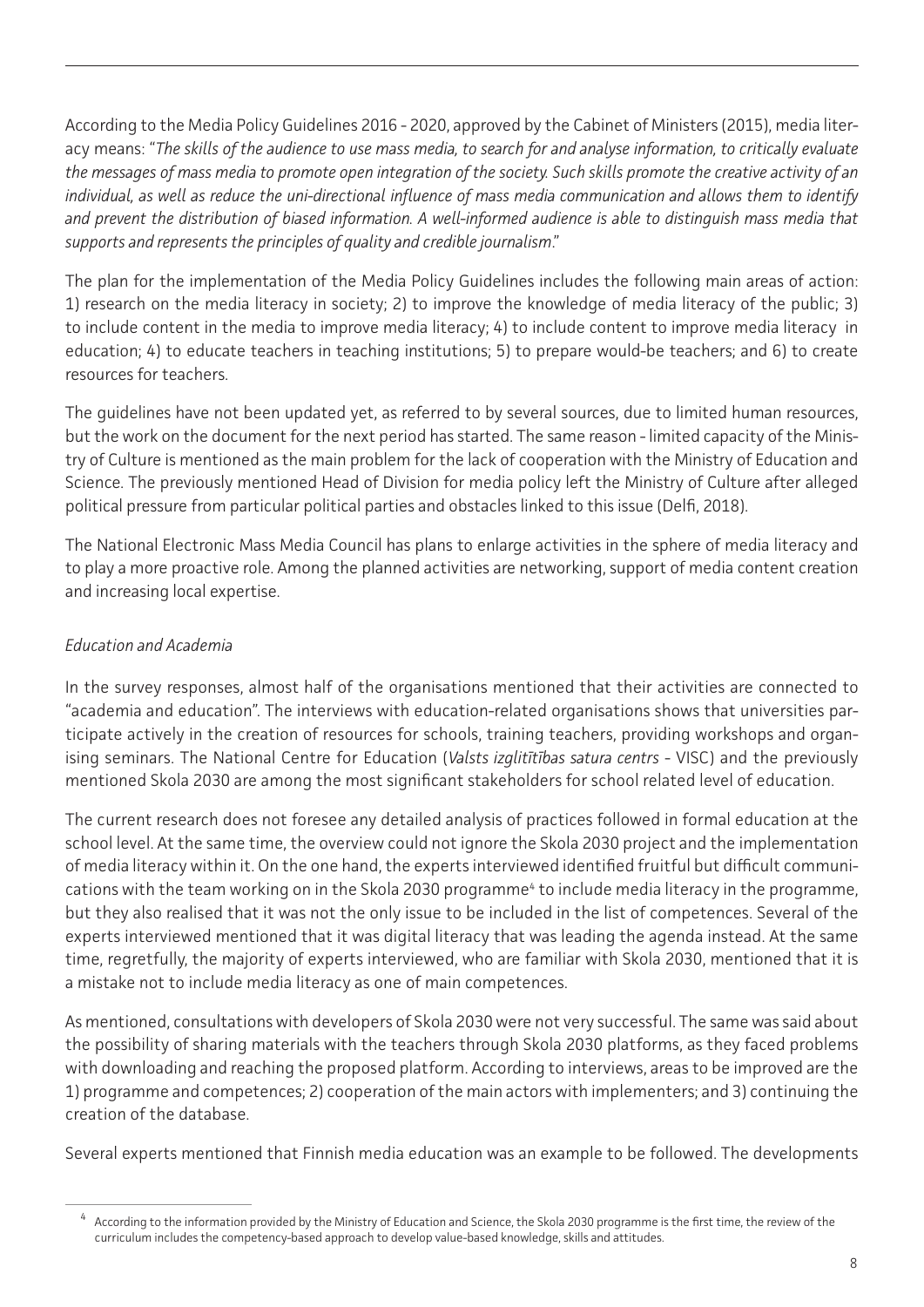of media literacy related competences should be supported by an effective system to evaluate the assessment of competences. Training activities are needed for teachers and students (for more, see "Activities" and "Target Audiences" and "evaluation").

At the level of higher education various programmes are offered: the Master's study programme in media and information literacy at the Vidzeme University of Applied Sciences (ViA, 2021) and the Riga Stradins University programme, which offers a process of accreditation. Two Latvian universities - The University of Latvia and Riga Stradins University participated in the implementation of the IREX programme for higher education. The two-year programme is meant to train future journalists, however, as mentioned by the experts interviewed familiar with the programme, students did not always join the media sector, but frequently entered the public relations, marketing or advertising sectors. There is a risk that the universities will not be able to find the resources to sustain the project after external support is over. In general, IREX (Ruklis, 2020) works with six Baltic universities on developing the course "Journalism in the Era of Disinformation''. In addition to training future journalists, significant efforts were invested in the research on media by the pedagogical faculty (Rubene & Svece, 2019). Working with future teachers is one of the needs underlined by a number of experts in the interviews.

With regards to the University of Latvia, the previous UNESCO media and information literacy Chair left the post to study abroad. It currently does not have official representation. The procedure of obtaining the status of UN-ESCO media and information literacy Chair has been launched by the Vidzeme University of Applied Sciences.

Universities demonstrate connectivity and international cooperation, including in the field of media literacy. One example was the ERASMUS+ Strategic Partnership project that the Riga Stradins University participated in, called "Media and Information Literacy & Innovative Teaching Methods Laboratory''. Other state programmes also partly include the media literacy aspects. The Riga Stradins University was also referred to in the interviews with experts from other sectors. They mainly mentioned that personnel were working on media literacy related activities and providing expertise in the field of implementation. This included criteria to analyse media literacy in the society, as well as actively working in media criticism and analysis. The Riga Stradins University is also moving towards offering a media literacy related programme.

Riga Stockholm School of Economics has a Media Centre (The Anne-Marie and Gustaf Ander Centre for Media Studies), which also provides a set of activities connected to media literacy and improving skills of the journalistic community. It also teaches a course on media literacy to students not related to journalism. In addition, Rezekne's Academy of Technologies (Rēzeknes tehnoloģiju akadēmija) was mentioned as being among the active participants.

In the "*OECD (2020): Skills Strategy Implementation Guidance for Latvia*", a lifelong learning culture is mentioned as one of priorities for development. One significant actor is the Latvian National Library who engages in different types of activities, where media literacy is at the core or one of elements<sup>5</sup>. It has been positively mentioned by donors and support related experts, as well as government related sectors. The work is supported by the network of libraries which are already a hub for activities at the regional level but there is the potential to increase those activities.

# *NGO, Industries Professional Associations and Societies*

The NGO and professional associations dealing with media literacy activities are mostly related to 1) informal education and libraries; 2) media and journalism; or 3) youth focused. No NGO has media literacy activities as the main and only focus.

<sup>5</sup> For example, a project "Zenit stāsti (The Stories of Zenit)" focused on storytelling and visual storytelling, as well as interviews.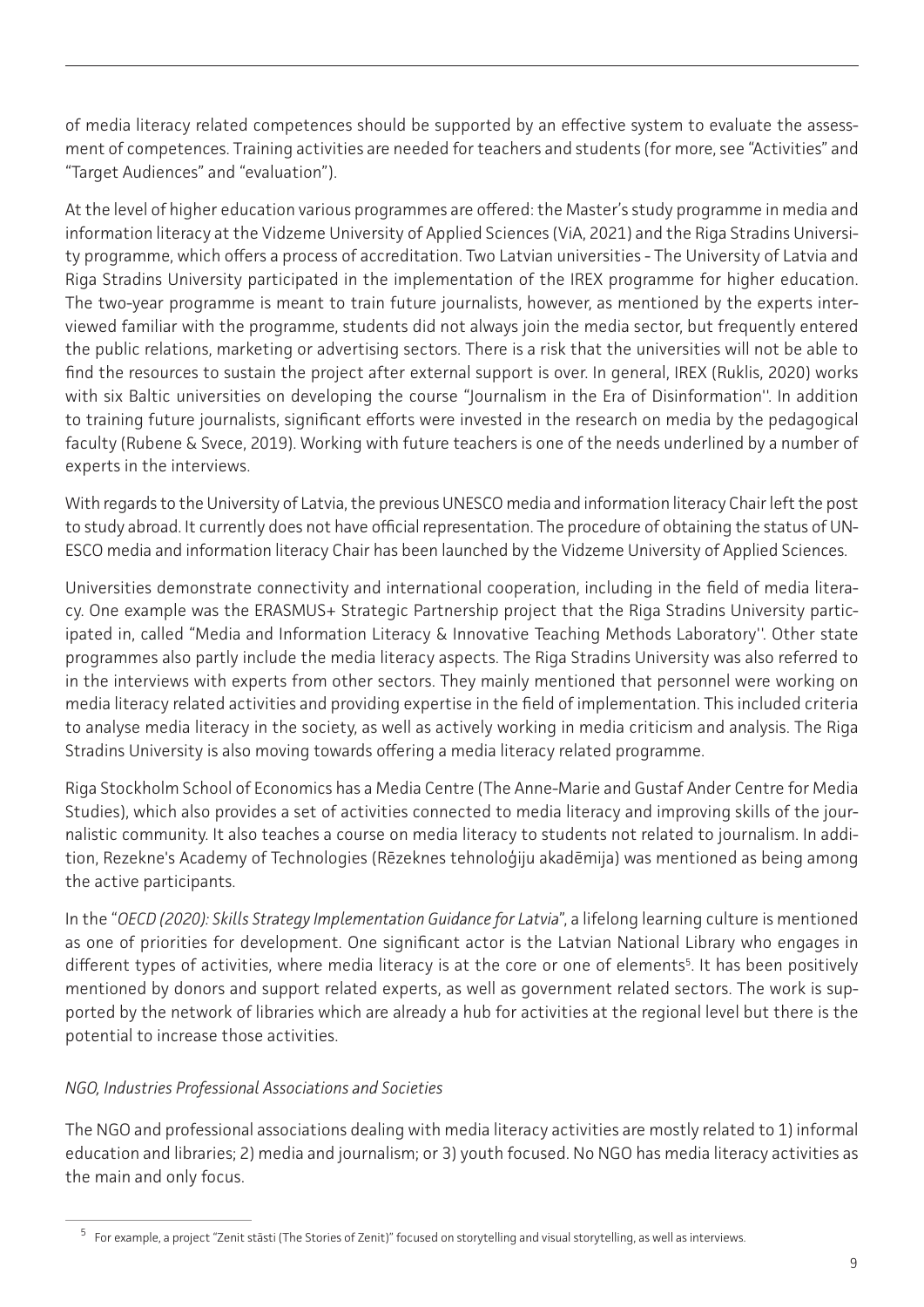One of the most frequently recalled NGOs was the Latvian Safer Internet Centre (*Drošsinternets*), which has significantly increased activities focused on the media literacy components, and not just digital literacy. They have a systematic approach, which, according to analysis of their activities, and expert interviews in the field, makes them sustainable, able to go deeper into topics, and to plan activities. They have a sustainable budget and participate in activities organised by other stakeholders, as well being willing to share their experience, knowledge and, teaching resources.

The following NGOs were mentioned more than once during interviews: the Education Development Centre (*Izglītības attistības centrs*), The Sceptics Association (*Skeptiskā biedrība/ SkeptiCafe*), Riga Tech Girls, Latvian debate association (*QUO Tu domā?*), the Baltic Centre for Media Excellence, Avantis (Young media Sharks), Lampa (mainly referred to as a platform for media literacy related events at their annual conversational festival, performances and discussions, but an initiator as well) and the Media Ethics Council (*Latvijas mediju ētikas padome*).

When asked, the experts interviewed found it rather difficult to describe other actors, as there were no updates on current activities and events also it was quite difficult to mention recent projects. At the same time, the donors / supporters shared more detailed profiles of organisations they have joint projects with and also with organisations they do not actively cooperate with.

For all the above-mentioned NGOs, media literacy related activities are only one part of their duties and for the majority their media literacy related projects that they do have are focused on younger audiences. However, their general audience goes beyond this age. For example, an organisation like Skeptiskā Biedrība/ SkeptiCafe reaches a wider audience through collaborations with media platforms. Another tendency is that professionals in the field are engaged in the work of multiple initiatives.

Summing up the main trends identified in interviews, the NGOs would benefit from cross-sectoral cooperation within the NGO network. The organisations, like Apeirons, a non-government organisation that supports people with disabilities, could help other NGOs working with media literacy activities to reach their target audience with focused projects. Some researched NGOs do not go public with their projects but have targeted audiences that they address in a specific way. They would be ready to inform the stakeholders about these activities, but do not see it as a media story for the general audience.

# *Supporters/Donors External International/Other Nationals*

Based on the desk-research and expert interviews, a number of supporters of media literacy initiatives were identified. These are not connected to the Latvian government but are active actors in the field of media literacy. For example, the British government is mainly associated with projects supported by the British Council in Latvia and partly through Baltic Independent Media project. According to the interviewees, the work with the Council is recalled as being network and innovation based, with the approach on targeting audiences and focussing on the inclusion of minorities. According to interviews with the field experts, the US government, represented by the Embassy, has changed the focus of support slightly with the arrival of IREX, At the same time, the US government supports enhancing the individual qualification of experts and provides fellowships to engage with the US media literacy community. Another Baltic initiative on media literacy, was implemented by the Centre for European Policy Analysis (CEPA), a think-tank based in Washington. This project was aimed at training civil society and developing local curriculum.

The Nordic Council of Ministers is another significant supporter in the field of expertise. The Council facilitates knowledge exchange, for example in translating and implementing successful projects. It has also funded creation of media content. While supporting a wide range of NGO projects, it increases cross-regional and cross-sectoral engagements. Finnish and/or Nordic approach(es) to media literacy were positively mentioned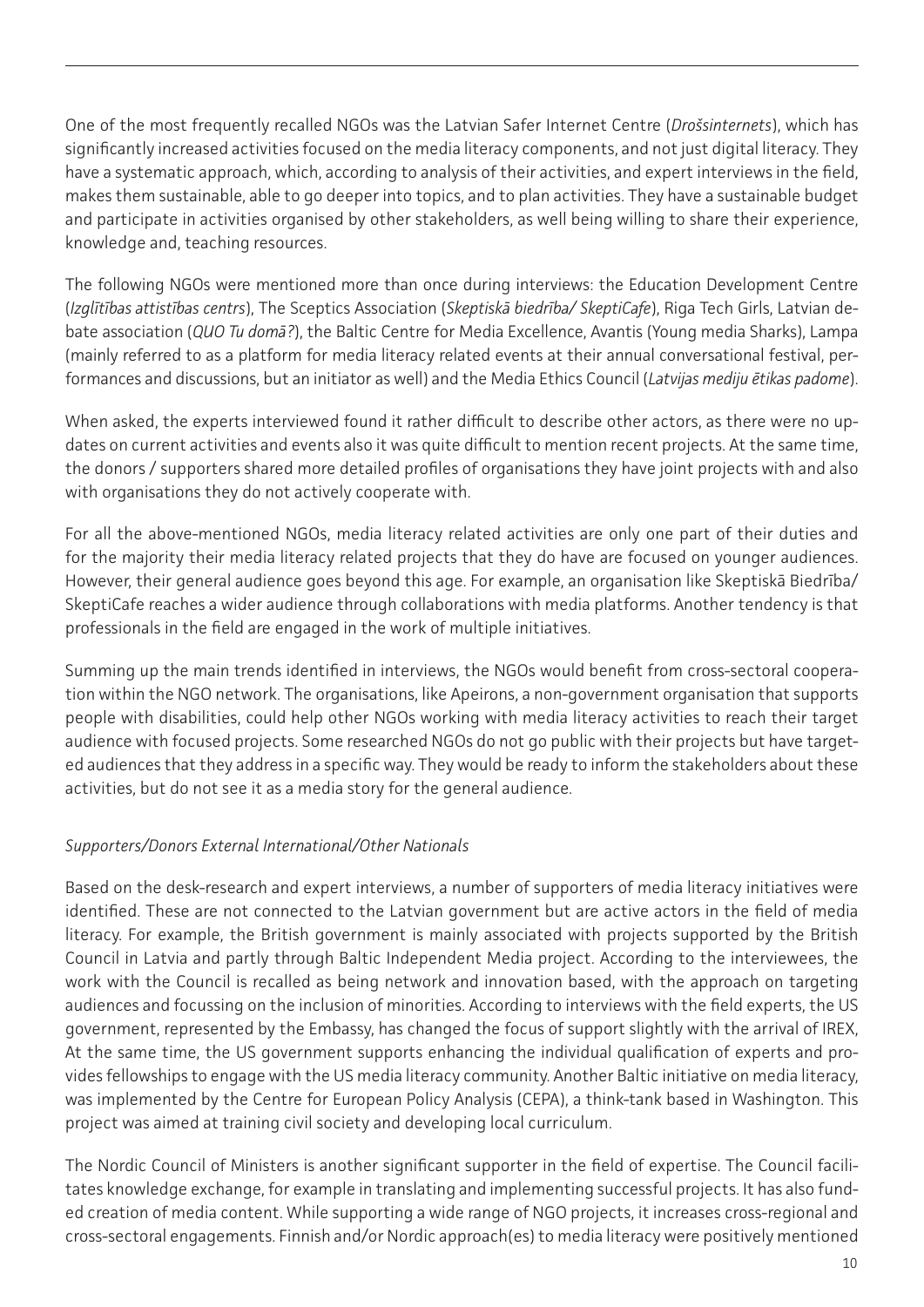in interviews by experts from different sectors, including government. It was mentioned as a direction for further developments. Norden (The Nordic Council of Ministers) provides policy and content making expertise, initiates networking (also for media from linguistic minorities), as well as supports some targeted initiatives.

The Embassy of Germany in Riga, based on the desk-research and interviews, has a programme to provide support to media literacy activities, which are implemented in accordance with the Joint statement of the Ministers of Foreign Affairs of both countries. Besides the general networking and capacity building activities, the statement includes society strengthening elements connected to media literacy and critical thinking. Another German-related supporter, mentioned by more than one expert, is Konrad Adenauer Stiftung.

The European Parliament and European Commission also have been mentioned as actors. First of all, European House (*Eiropas māja*), which has held a number of events integrating media literacy issues, for example on Digital Transformation. Additionally, the experts interviewed pointed out the activities of Members of the European Parliament. For example, the Vice-Chair of the Parliament's Committee on Culture and Education MEP Dace Melbārde (European Conservatives and Reformists Group) was mentioned by more than one expert, referring to her support of projects for seniors and journalists. Individuals, as said by one of the experts, play a crucial role in getting deeper into the topics and having a mission to inform others.

# *Public and Commercial Media*

Re:Baltica (and especially their fact-checking initiative Re:Check) and Delfi are the main media (and often the only ones) mentioned by the respondents. For several years, Delfi participated in activities for young people, including hosting a journalism school. Delfi also has a scholarship. Other actors mentioned more than once are: TV3, RE:tv and Latvijas avīze - LA. The Public Broadcast media was also mentioned, however, this mainly relates to the period prior to the last three years, i.e., a project called *Tīri fakti* (Pure facts), although there is one new project as well. Checks made on the public broadcast portal LSM.lv related to media literacy, reveals that the last article on the topic is dated May 2021. Even if selected programmes of popular shows, including *Aizliegtais paņemiens* (The Forbidden Method) or a project for young people *Interneta akadēmija* (The Internet Academy), or *Atvērtie faili* (Open files) were dedicated to information and source checking and other related issues, there is no clear labelling on the portal. Clear labelling should be taken into account for further development, as it makes it easier for other actors to find the content, for example teachers, where it would provide material for school lessons.

At the same time, as underlined by several experts, media and journalists as individuals are willingly participating in media literacy initiatives and activities, by sharing their knowledge, engaging in evaluation and creation of media projects with students, etc.

Summing up this section, there is a room for improvement in terms of better coordination among the engaged actors, which could play a role in connecting and informing others about activities, such as: 1) by ensuring information is shared on a regular basis; 2) with appropriate formats: 3) informing actors about opportunities for cooperation; and 4) caring for professional growth. There is also a room for improvement in the case of more intensive formal and informal cooperation of those actors dealing with 1) monitoring of the information space and 2) security related actors, including with regards to providing updated information of trending issues, and providing case-based informational support.

Another prospective area for improvement is definitely in creating new partnerships and engaging more actors, who deal with science communication and security and defence. This would be appropriate not just because of COVID-19, but also due to the hybrid threat, which is constantly present and stated as such by the security services.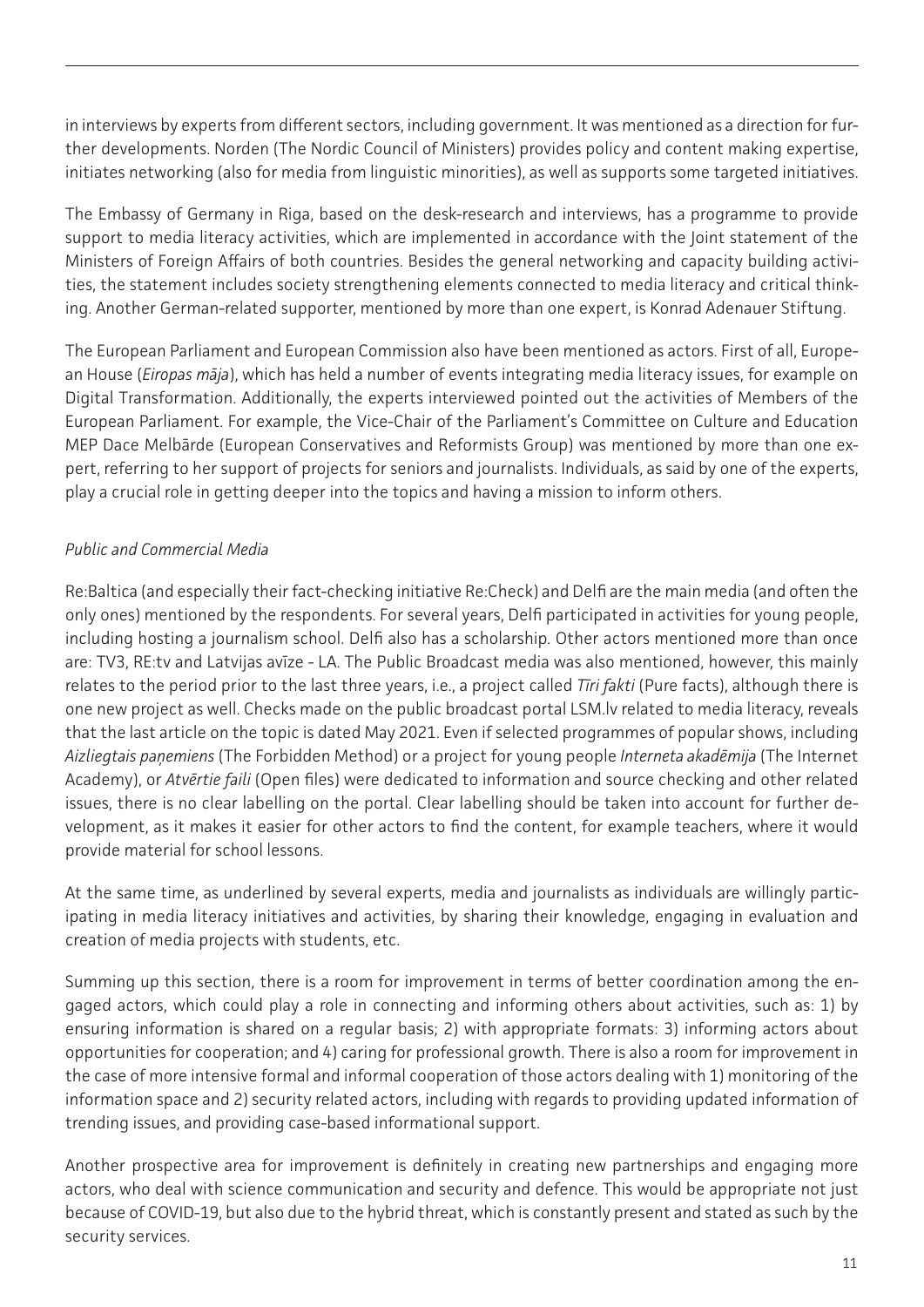# <span id="page-11-0"></span>**1.3. Target Groups**

There are many factors, which influence the selection of the audience within media literacy activities. The experts interviewed demonstrated different approaches of thinking about the selected target audiences: 1) main focus driven approach (organisation works with youth, the projects are focused on the youth); 2) funding driven approach (there was opportunity to get a project funded, preferences of the donor / supporter); 3) audience research (needs) driven approach (the audience is selected is based on data collected). The first and the second approaches are dominant. The third approach, as identified in the interviews, is mainly related to academia connected projects, cross-cooperation projects, as well as state institutions.

Among the main criteria used in selecting the mentioned audiences are: 1) age group; 2) residence (capital / regions – outside of the capital, Riga); 3) profession - sphere of activities (and future profession in the case of universities); 4) language spoken in the family; 5) level of education; 6) gender; 7) disabilities; 8) individuals (training for one). Some experts interviewed expressed the need to revise the selection criteria of audiences based on the needed research on competencies and skills within the larger society.

#### *Age*

Within the last three years, high school students and teachers are the most common audience addressed within the media literacy activities, according to the respondents of the survey. Fewer organisations have worked with the children of primary school and pre-school age (approximately % of the respondents). These two general audiences (school students and teachers) were mentioned as the main overlapping audiences in projects across the organisations.

While some of the experts interviewed expressed the need to revise and redirect activities to other potentially vulnerable audiences, those working with teachers and pupils emphasised the importance of consistent work with these groups. According to the experts, the teachers expressed their willingness to obtain updated resources for teaching during workshops and seminars. They want to be informed about the trends in information and technologies.

# *Regions and Minorities*

From the survey it was found that half of all organisations work in the regions, but only a quarter mentioned linguistic minorities as an audience they have worked with within the last three years. Socially marginalized, sexual minorities, people with disabilities are almost completely ignored. Government-related experts emphasised the role of schools to enable reaching young inhabitants, and expects competences associated with media literacy to be developed.

There is also an awareness of the lack of support for projects/implementation of projects for linguistic minorities. As several experts (both governmental and non-governmental) explained this was due to a lack of political will, and that the audiences were being addressed by NGOs through attracting donor's funding. Consequently, the main driving force and funding for media in the Russian language - comes from donors related to other countries. For example, the project A-Z for the Public Broadcaster in Russian was supported by the Embassy of Germany in Riga.

# *Professional Communities*

Among the targeted audiences are professional communities (journalists, trainers, civic activists). In several projects, librarians were addressed. They are mentioned as a significant group to share the knowledge with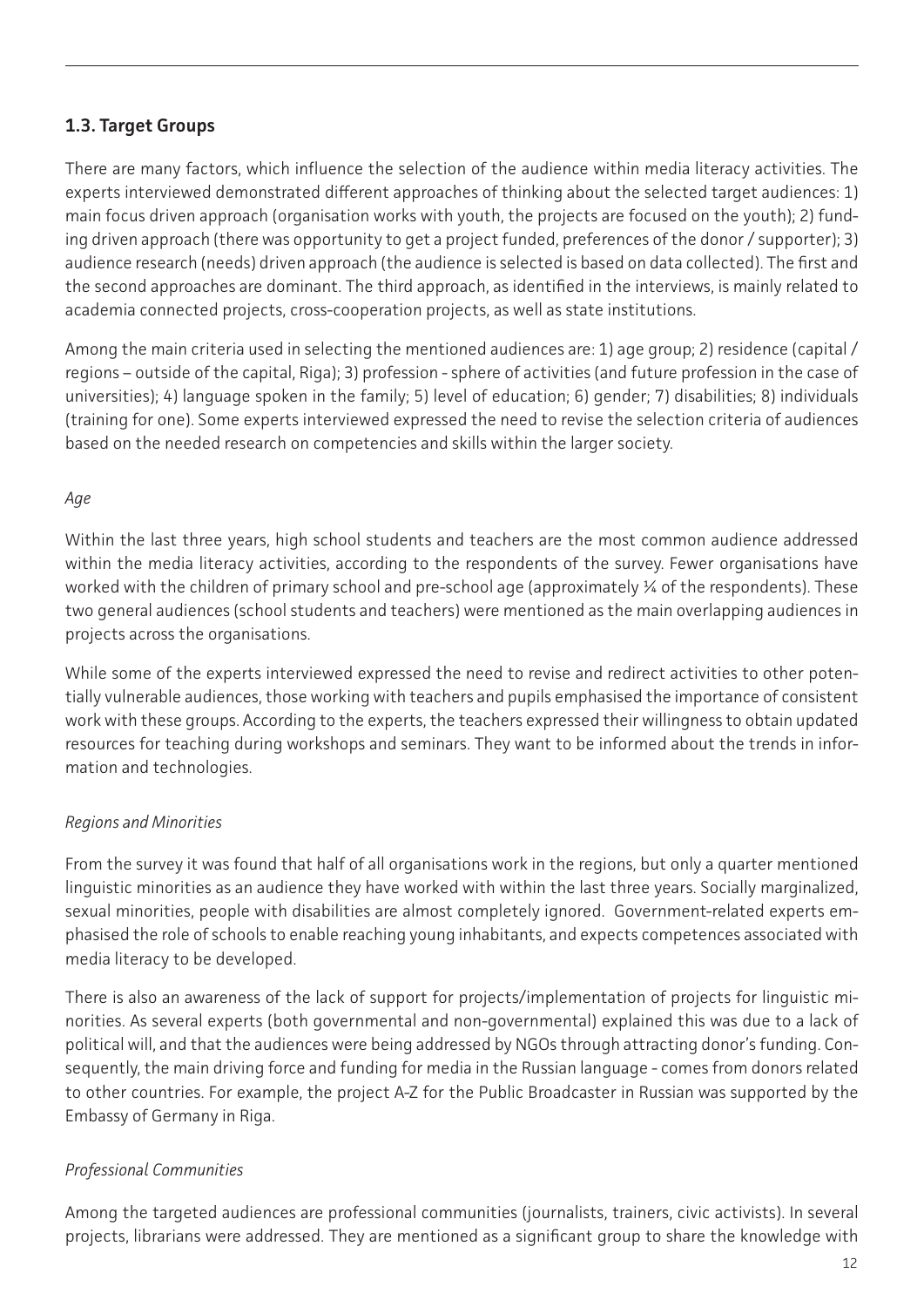<span id="page-12-0"></span>their clients. Librarians are mentioned as the local hubs for local communities, because they have access to different demographic groups, including seniors, children and their parents.

The second most mentioned professional group were journalists. The experts interviewed pointed out the need to inform and educate the journalists on the basics and trends connected to media literacy, and to get into a deeper coverage of communication related processes. While analysing journalists as the target audience, the media related experts mentioned that it is challenging to provide training for journalists, as their level of preparedness differs. The interested journalists could be located in the regions and therefore, in addition to media literacy activities, they also have to cover other topics.

#### *Vulnerable Audiences to Focus On*

How do the experts interviewed define the vulnerable audiences? There is no single answer. While some argue that the most vulnerable are young people, others put seniors on the priority list. The group of experts prioritised linguistic minorities as some of the most vulnerable audiences, as well as people with low income, socially marginalised and those living in the regions. Among some experts, there is a tendency to avoid the issue of an ethnic divide, and to only provide official language-based media literacy.

The problems with the level of education and perception of the role of science (not just a lack of it, but the attitude to science related sources etc.) are seen in widely demonstrated conspiratorial thinking (Lewandowsky, 2019). Here it is worth referring to one of the experts, who also pointed out the role of media in popularising non-science-based approaches and publishing clickbait stories, to get visibility (for example, using the algorithms on social media and such) and to attract the attention of the audience.

In addition to the previously mentioned audiences, there is also a lack of focus on people with disabilities, and gender-based, and sexual minorities, however, some actors mentioned that they tried to make audio versions available of visual presentations for those with visual impairment. The main reasons mentioned for not often addressing the needs of vulnerable audiences in the projects undertaken by the actors are, a lack of resources and a lack of understanding of how to reach and attract the audience, especially those not interested in getting this kind of information (for example issues such as: fatigue from news; not interested in the media and experiencing distrust to public institutions, including the media).

In summing up, what should motivate actors to reach specific audiences, to enlarge or focus the profiles of audiences they work with? In the current situation, it could be 1) exact requests from stakeholders, including donors; 2) research on the specific target audiences (understanding the needs and gaps); 3) sharing of good practice (also international experience); 4) cooperation with the local organisations mainly working with the specific audience (already established connections, advice in adapting existing programmes and creating new ones).

# **1.4. Mapping Activities**

In a self-evaluation of the general key elements addressed within the last three years in media literacy related activity, all respondents of the survey mentioned critical thinking (cognitive biases, decision making, etc). The next two key elements are participation / civic activity / fundamental rights and countering political propaganda and disinformation/misinformation. Slightly fewer activities are dedicated to media use (changes in and increasing complexity of media landscape) and digital inclusion (digital rights, online safety, hate speech online). While describing the selected projects in an open question, and addressing the main elements of the activities, respondents point to a clear connection between critical thinking and democracy.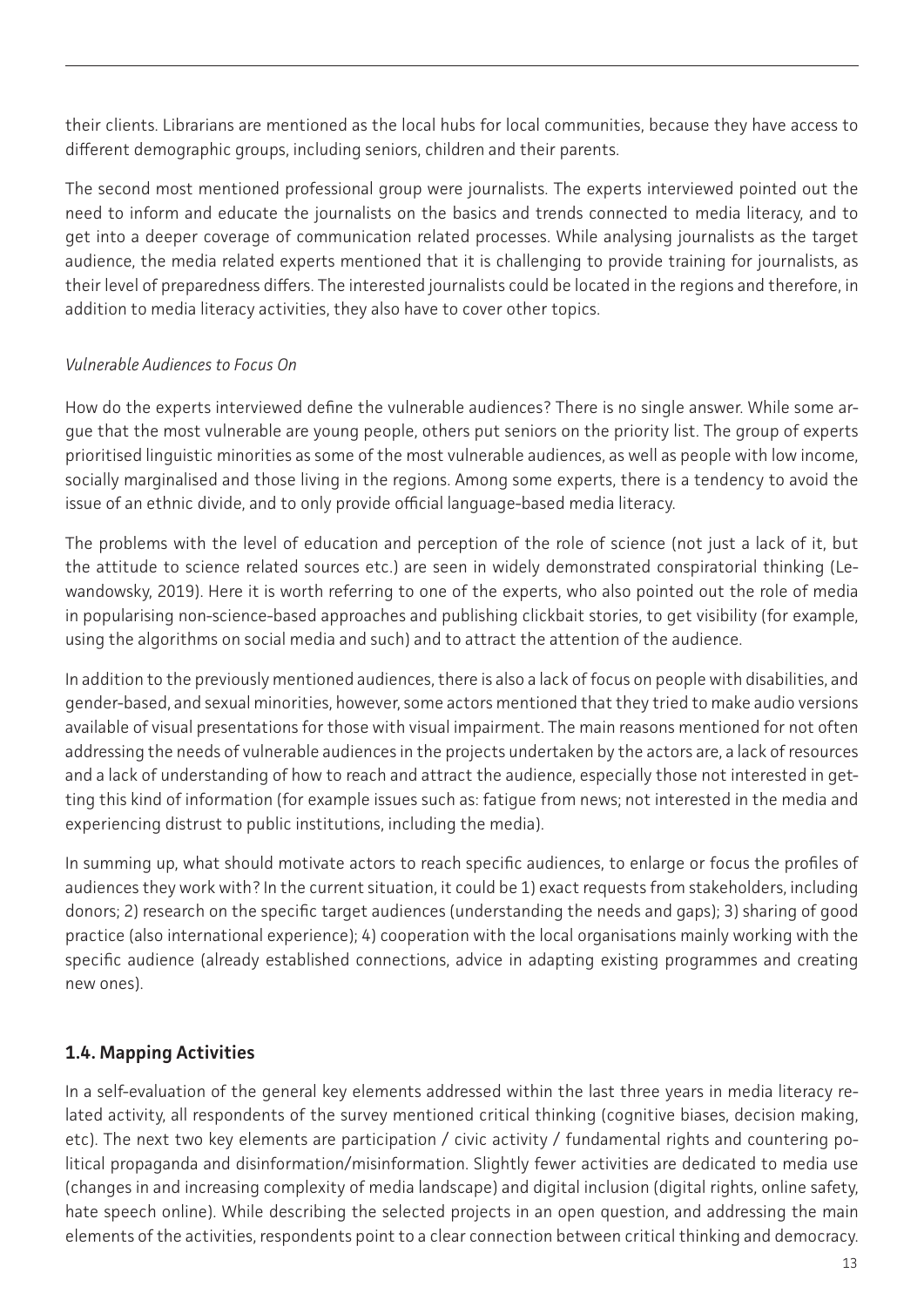#### *General Communication With The Audience*

The research has been focused on the activities of selected actors within the last three years. Due to the pandemic, many organisations were forced to redirect, reformat, or even cancel planned activities. At the same time, pandemic related changes opened up new opportunities, through online events and to addressing emerging challenges.

According to the survey, the main channels used to inform others about activities are the web pages (homepages) and Facebook, used by almost all respondents. This is followed by off-line events, emails, Instagram, and Twitter. WhatsApp has also become one of the ways to inform others about activities (used by a third of respondents).

Another type of communication is the use of peers and influencers (integrated in the projects) or used to attract the media to the projects (to enlarge the audience).

# *Forms of Activities*

The most common media literacy related activities identified by the respondents are 1) creating resources (books, games, podcasts, other resources - 75%); 2) training of/for trainers / teachers (63%); 3) research (44%) and 4) organisation of media literacy campaigns (31%). Providing networking opportunities, advocacy, funding media content, etc. are less popular activities. The desk research and analysis of publicly available documents shows a tendency to move away from workshops and seminars as the main activities to campaigns with a set of different formats included in the project.

# *Small Projects Vs. Long-Term Projects*

In the part of the survey dedicated to specific projects, some of the respondents highlighted only one project. The longest project (4.5 years) is connected to one donor. The majority of projects mentioned have been completed.

The main characteristics of the activities, according to desk research, interviews and surveys, are that they are short-term orientated, project-based and frequently (depending on the nature of organisation) grant based. As commented on by the experts, grant-based, small projects do not allow actors to go deeper into the topic. For example, the small projects frequently have limited resources (including a lack of resources for examining the lessons-learned, which could serve as the basis for developing future activities). Another risk associated with project-based short-term activities is the increased risk of oversimplification and generalisation. At the same time, some experts mentioned successful, quality short-term projects. These projects, according to experts, could be improved and repeated, but due to the lack of funding they were abandoned. One of the solutions, as recommended by a number of experts, is to include a request for follow-up activities in the calls for applications.

The Latvian Safer Internet Centre (*Drošsinternets*) is mentioned as one the organisations, which has implemented a successful longitudinal project. Within the preceding years, the organisation had added media literacy focus into their mainly digital safety focused agenda. A sustainable, internal strategy allows them to go deeper, to grow the network of partners and to forge collaborations. It also influences the creation of materials, work with personnel involved, etc. In addition, they are ready to provide materials for an expanded usage of their materials, create campaigns targeted for different audiences and, what is most important, have a set of planned activities for the future.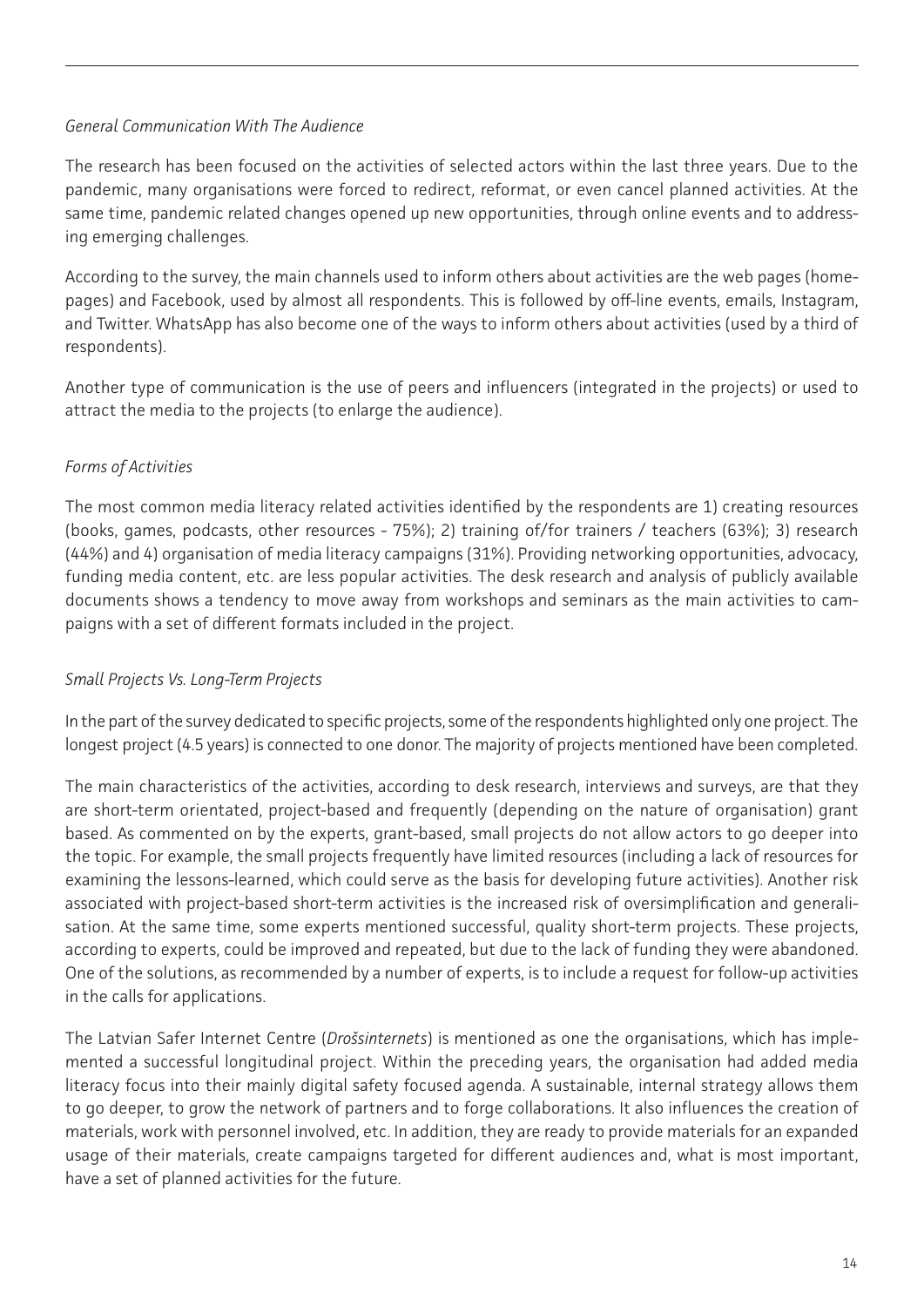# *Follow-Up Projects and Updates*

The experts interviewed emphasised that due to changes in the media landscape and media consumption, there is a need for a constant revision of curriculums for teachers, as well as a need for updating materials. At the same time, the possible gap in knowledge amongst the teachers would be a defining factor of different levels of preparedness for training. Moreover, one expert suggested that the practice of developing grants for individual teachers (to develop curriculums, materials, activities) should be considered. The same has been said about journalists, as a group that needed to be updated with trending issues, that they should be granted individual support.

Digital literacy and access to new technologies are the themes mentioned for projects for future implementation. It is followed by "Analysis and evaluation of the content" and "awareness of ethical issues with media, including emerging new social media platforms", content creation is mentioned last.

# *Who Sets the Agenda?*

While media policy guidelines set the agenda for media literacy activities supported by the state, some experts emphasised that, in the current circumstances, the agenda for media literacy activities has also been set by the main foreign supporters / donors. The criteria set in the calls, the number of activities undertaken as well as the reporting of the activities to the main supporter allows issues that have not been fully addressed to be returned to, for example - the need to include minorities, to follow gender balance, to include the regions, also to focus on activities in the eastern part of the country. There was also the opinion that in a specific region the state is less present compared to the support by foreign actors, which also encourages competition among the implementers of the projects to target specific audiences. For instance, schools in Daugavpils are busy with incoming calls to participate, and this applies not only to media literacy related projects.

As mentioned by the experts, there is a tendency to concentrate on linguistic minorities aimed at projects in the Latgale region, frequently ignoring Riga. According to the interviews, fewer projects were implemented in Liepāja or Ventspils (the two biggest cities in the Western part of Latvia with a significant number of ethnic minorities in the population).

According to the interviews, the US has supported grant-based projects and provided scholarships and fellowships to the actors. For example, these are the organisations identified in the research, which have been involved in media literacy related projects for the last three years - IREX (Learn to Discern), Internews (SIMBA) and CEPA. All three organisations submitted pan-Baltic projects. The US also supported the media literacy activities of the Education Development Centre (Izglītības attīstības centrs).

The British Council and the UK related initiatives, indicated in the interviews, are strategically continuing to work with the established partnerships and creatively experimenting and supporting projects related to art and different types of storytelling. They also address micro targeted communities, as well as widely working with the Russian language minorities in the regions, for example, developing several projects in Rezekne, a Latvian city near the Latvian-Russian border.

Other type of activities are boosting events and platforms. For example, LAMPA was mentioned as one of these events. The annual conversation festival also includes side events. Another activity boosting event is media, information and digital literacy-oriented weeks at European or Global levels.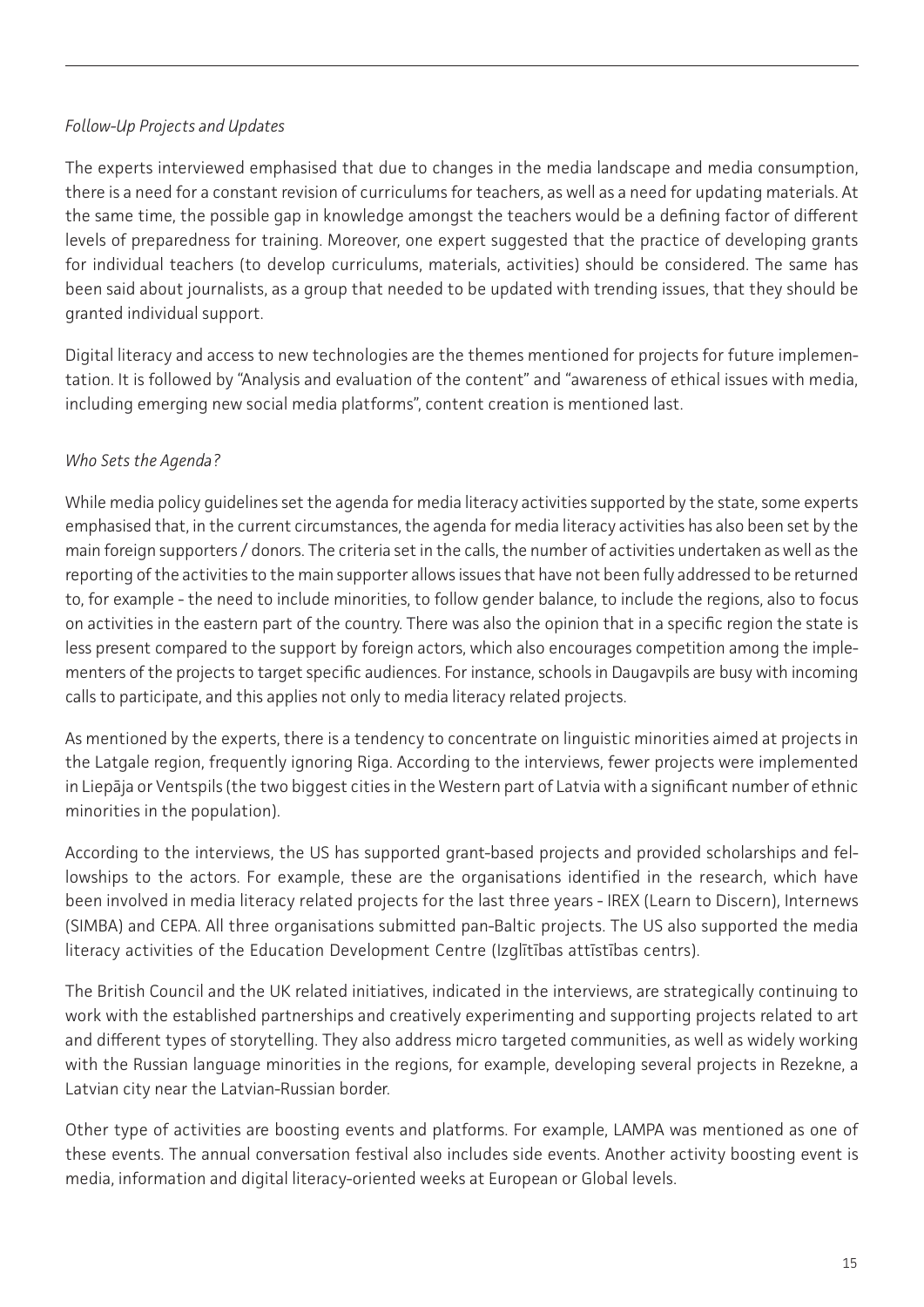#### <span id="page-15-0"></span>*Future Projects*

The influence of new educational related practices is also seen with regards to changes in the formats for future projects. Representatives of several organisations in the in-depth interviews mentioned that they are going to launch virtual courses (primarily for high school students and motivated young people). These online activities allow young people to work individually and in the most convenient way (time, place, rhythm).

The following emerging activities were also mentioned: projects popular for YouTube/ Instagram/ TikTok content creators (as the audience - to educate, as content providers - by helping to create content, by financial support; and also as a channel - to reach a larger general audience, followers). Similar activities targeted at specific audiences (for example journalists or teachers) should also be considered.

To conclude, the diversity of activities depends on longitudinal funding of the project, the previous experience of the organisation, the network of cooperation developed, etc. Moreover, media literacy activities, as an informal type of education, compete with other types of activities to attract the attention of the target audience. For successful engagement with the audience, deep understanding of the audience is needed, as well as lessons learned on the implementation of activities. Exchange of experience on lessons learned on activities within a community would be beneficial. Evaluation of activities could help to design the follow-up activities and entertainment-based activities could be considered.

# **1.5. Funding**

Sustainability and funding are the most common problems mentioned by the participants in the in-depth interviews, and in the survey. The lack of co-financing is the main reason (100%) why the participants of the survey, (who decided to answer the question 8 of 16), abandoned the idea of participating in one or other call/grant application. The second common reason was the necessity to submit to the grantor the financial audits for the requested period of time.

# *The Main Financial Resources*

The risk of being unable to attract funding (donors) is mentioned as one of the most problematic issues connected to the future activities of organisations. Some participants evaluated the ability to attract funding to their organisations as partly weak, some as very high. However, the most popular answer is adequate. The data shows that the majority of respondents have project-based financial support for media literacy activities. Only one of the organisations participating in the survey mentioned that it has long-term non-projectbased funding. Evidence shows that projects are mainly supported by one donor, fewer are supported by two donors or more. During interviews with the funding organisations, one of reasons to endorse just single-donor supported activities for many actors, is to use the partnering within one project to increase sustainability of projects and to strengthen further cooperation.

The main sources of funding for active media literacy actors, as identified by the survey, are - the state (Latvia), foreign actors and the EU budget. Four of the respondents also mentioned individual donations. Half of the participants/respondents are partly supported by foreign actors/donors. Within the NGO sector, there is a tendency to have a set of donors, and not to be dependent on one source of financial support. At the same time, the initiatives, as such, are mainly supported by one source/donor.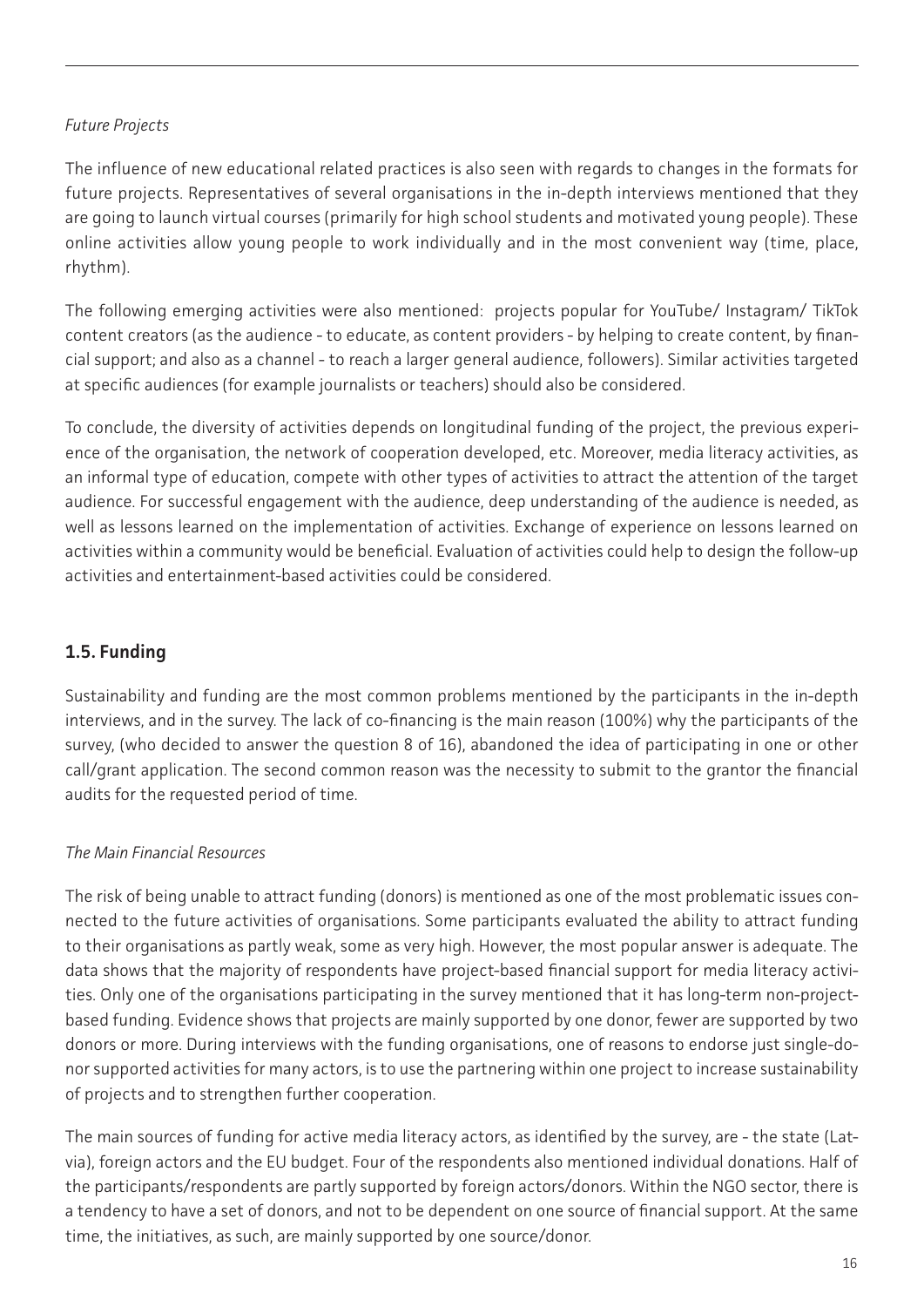#### <span id="page-16-0"></span>*Will Donors Always Be There?*

Representatives of donors interviewed also mentioned that resources are redistributed to those projects connected to societal cohesion, and not so much directly associated with media literacy. This can partly be explained by the so-called fatigue with donors' support of overlapping ideas and searching for new forms of impact.

Sustainability and funding, according to the experts interviewed, including the representatives of donors, influences the quality of approaches, as well as the ability to invest in personal growth and the ability to provide a deeper analysis of lessons learned. In interviews donors mentioned the weak sustainability of local organisations.

# *Attracting Specialists*

It is noteworthy that some of the participants of the survey also mentioned that it could be hard to attract good specialists for future projects. However, neither is the community talking about the professional growth of those dealing with media literacy issues. Scholarships, grants, and visiting trips are mainly endorsed by supporters like foreign embassies.

At the same time, according to the interviews, the leading personnel are self-motivated. Many of those dealing with media literacy have already obtained doctoral degrees or are in the process of obtaining doctoral degrees in related sciences and continue to increase their knowledge by participating in conferences, training and other networking events, as well as using personal resources. The specific list of opportunities to increase professional skills for media literacy related activities would be beneficial for the community as a motivational element.

To conclude, a general recommendation is to establish a strategy, which foresees the possibility of flexible funding, linked to legislation already adopted. As media literacy goes beyond education and culture, other institutions, connected to societal resilience, should also prioritise this area (by appropriate funding).

|                           | 2019     | 2020   | 2021   |
|---------------------------|----------|--------|--------|
| World Press Freedom Index | 24/180   | 22/180 | 22/180 |
| Global Innovation Index   | 34/(131) | 35/131 | 38/132 |
| Global Peace Index        | 32/163   | 35/163 | 35/163 |

# **1.6. Latvia in Indexes**

# **2. Country Findings and Recommendations**

This second part of the research has a detailed set of recommendations on increasing the sustainability of local media literacy related actors.

# **2.1. Cross-sectoral Cooperation and Networking**

Cross-sectoral cooperation and networking, both formal and informal, has been mentioned as an essential part of increasing capacity building, as well as developing the resilience of the community working with me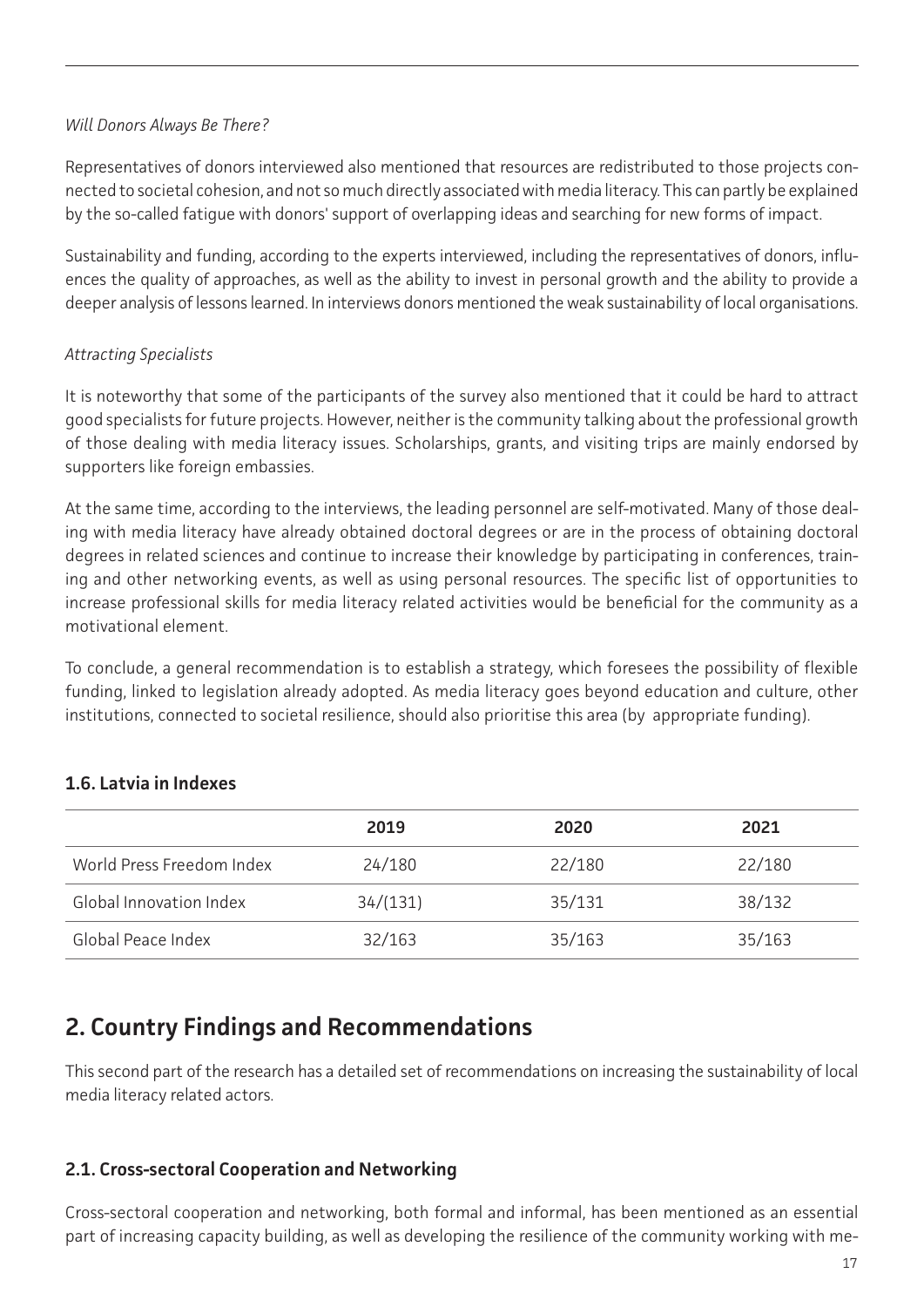dia literacy related activities. Formal meetings, for instance, are the ones organised by the Ministry of Culture, while the informal meetings were organised by the Ministry of Culture in parallel with the Ministry of Foreign Affairs and included some of the participants active in countermeasures to disinformation, misinformation and propaganda. There were also case-based activities, like protecting the integrity of elections, which also provided a space for networking and cooperation. These types of informal activities and networking are highly appreciated by the participants and are expected by the state related stakeholders, and by those NGOs, which could take a leading role in setting the scene for actors.

Some of the participants interviewed used to be active members of groups created by the Ministry of Culture and the Ministry of Foreign affairs. However, according to the views shared, these platforms that have been created have not been active for some period of time. Some single-meeting based initiatives, were mentioned by the actors interviewed, that were instigated by the presidential office and the Baltic Centre for Media Excellence.

International calls are another significant force that motivates the creation of cross-sectoral national and international bonds. However, only a few organisations have been a part of international media literacy related projects, even the process of working on a call, according to the interviews, has led to better cooperation in organising international events.

The significant importance of cooperation and networking are the working trips organised by the supporters/ donors, including the Embassies and state related organisations. These are aimed at increasing the exchange of experience between Latvian and foreign experts in the forms of conferences, personal engagement, adaptation of materials and resources or training, etc. State related experts interviewed shared that it is an essential part of their profiles to increase cooperation between countries.

The NATO Strategic Communication Centre of Excellence based in Riga was mentioned by some experts as being among the ones for forming beneficial partnerships and for networking. The centre serves as a hub to provide updates on relevant and triggering issues. While the national monitoring services (Ministry of Interior and NEPLP) are not reaching out to media literacy actors, according to the interviewees, the NATO StratCom CoE is providing updates on trends, which could serve as a basis for an ad-hoc and rapid response.

#### *Weaknesses*

- There are no regular meetings for the community and/or a platform to share experiences and contacts, although there are plans to renew the previous practices of the Ministry of Culture;
- The community of active actors is evaluated as rather small and is competing for the limited amount of financial support (competition vs. cooperation);
- Among actors, there is a lack of vision for media literacy as a holistic approach (prioritising the sector over the cross-sectoral cooperation);
- Cooperation is frequently a project-based and donor initiated (not government initiated) endeavour, for example in the form of foreign visits.

# *Strengths*

**•** The cross-sectoral cooperation and networking allows more focussed projects to be created and to find unique programmes for specific targeted audiences;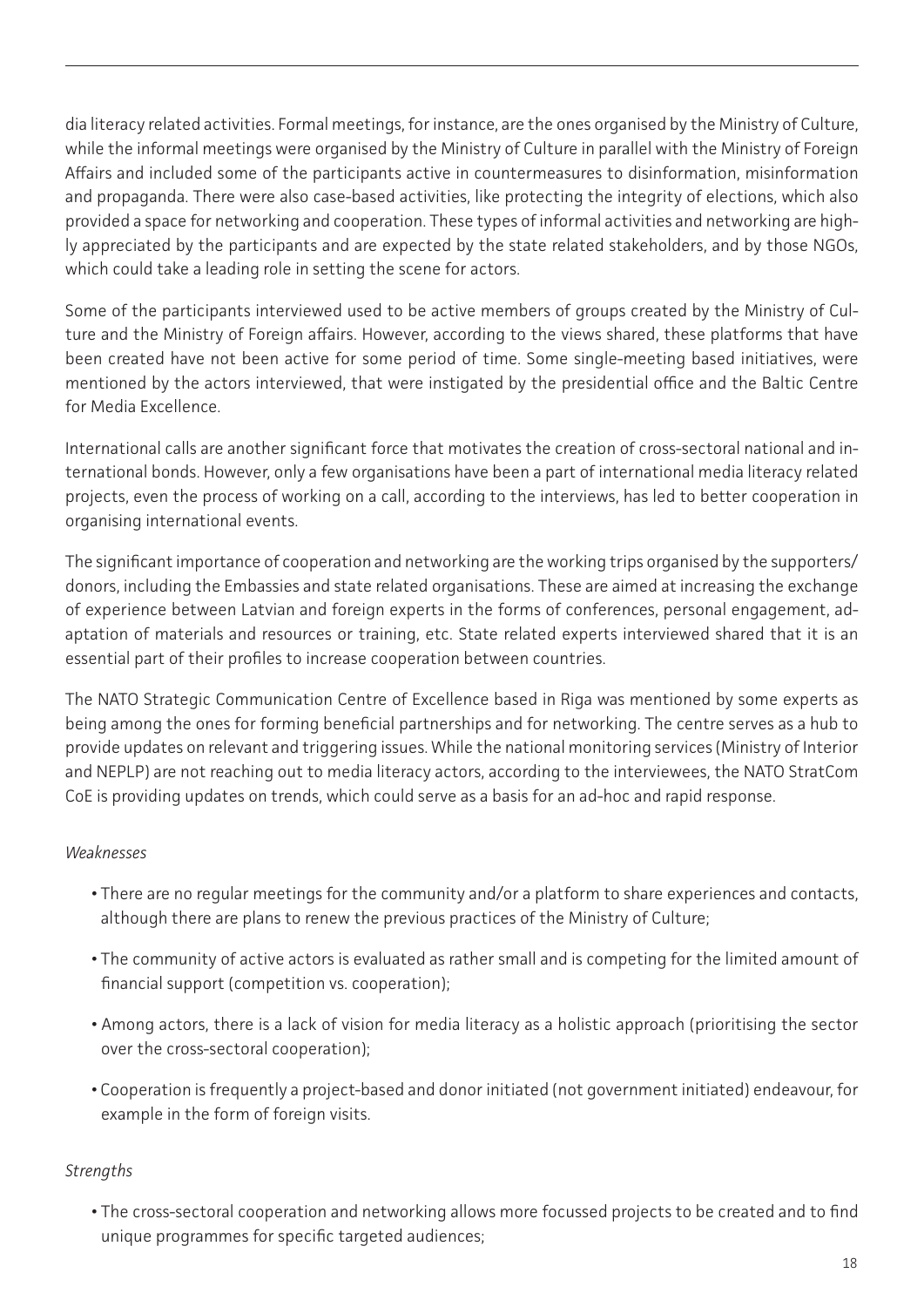- Systematically addressing the established local networks increases awareness (for example librarians), international and regional cooperation allows best practices (mainly pan-Baltic international projects) to be to found, adapted and revised;
- Networking helps potential partnerships to be recognised not only at the institutional, but also at the individual level, for formal and informal coordination.

## *Threats*

- Sharing of views and projects could be perceived as having the potential for competitors to steal ideas or losing the recognition for generating ideas;
- While the networking is based on individual relationships, not institutional based, there is a risk of collaborative action ceasing in the event that an individual leaves the institution;
- Due to limited human resources (limited pool of professionals working with the topics), different partners hire the same professionals to implement the projects. In some cases, the organisations set limitations on post-project cooperation for individuals, which then limits the people available to work on a project.

#### *Recommendations/Opportunities*

- A government funded networking platform for coordination and cooperation is needed, it should have multiple levels of coordination and have representatives from different authorities (including the Ministry of Culture, the Ministry of Education and Science, State Chancellery the Council, etc.) as well as civil society - sectional and cross-sectional. Advance leadership within the sectional levels. Substantially increase the visibility of actors;
- Regular meetings and communication should be held, with a clear set of participants, the participation of supporters (foreign actors) should be considered (but not necessarily in the same meeting, possibly to create pre/post meetings). Newsletters and other means of sharing lessons learned could be beneficial for the community of actors;
- There is a need for state funded capacity building of the community, which should include recognition of active participants. A variety of forms of professional development should be evaluated and supported;
- State related stakeholders should find an appropriate way to inform and support the local activists to take part in international level calls – such as grants, to encourage participation and including the skills and administrative support needed - and lobbying for the presence of Latvia related initiatives on the, for example, European level;
- Cooperation (formal and informal) with security and defence related representatives should be seen as a possibility to develop a deeper and targeted understanding of strategies and techniques implemented by manipulators, increasing the awareness among the actors. Increasing formal and informal networking with monitoring related institutions for ad-hoc responses should be considered.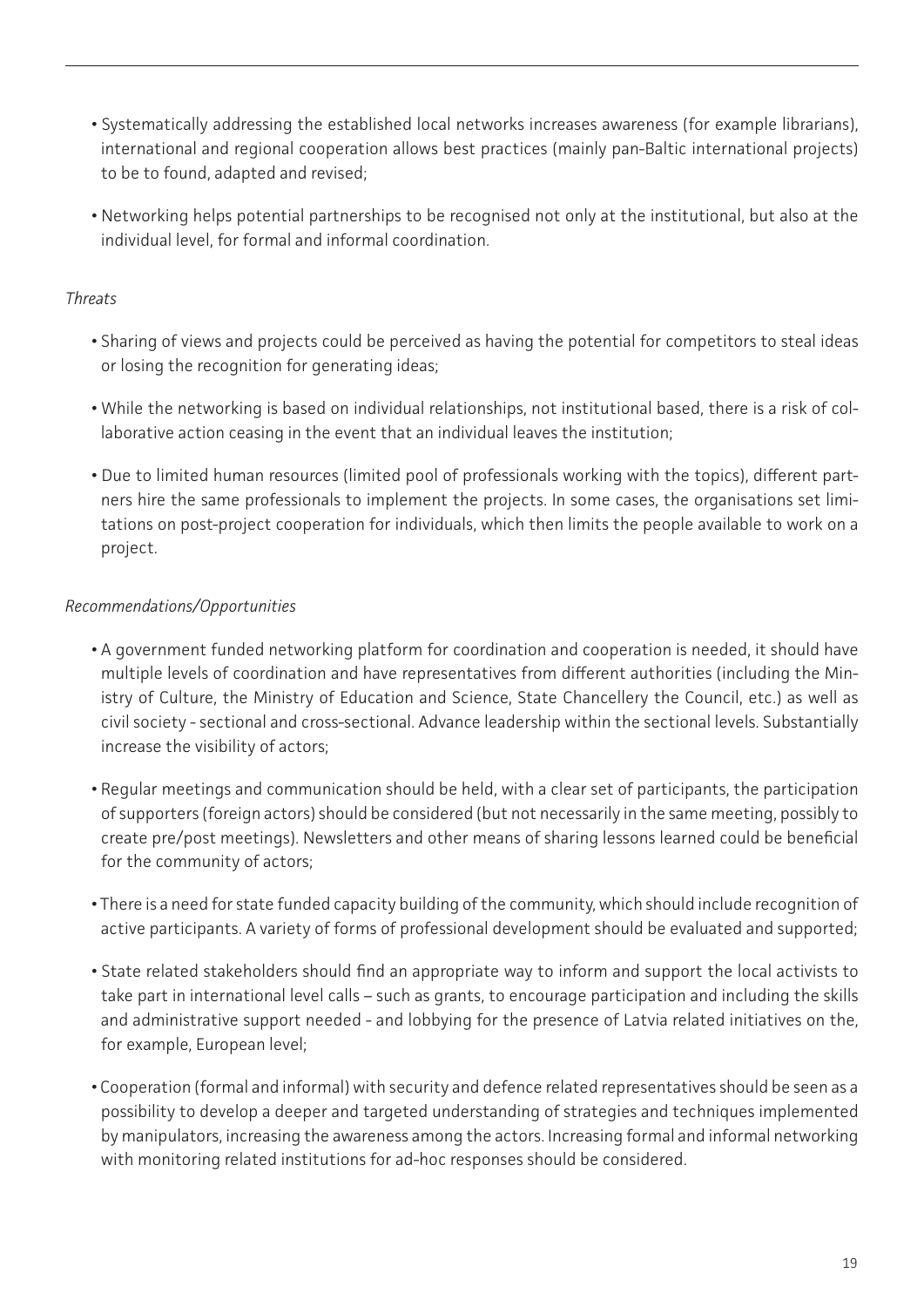# <span id="page-19-0"></span>**2.2. Evaluation of Media Literacy Activities**

The majority of respondents mentioned that the evaluation of general media literacy within the society and the impact of media literacy activities is one of the most important and simultaneously challenging issues that needs to be addressed in the projects. The difficulties with impact assessments were the second challenge that respondents were afraid of, when thinking of the future of media literacy projects (after "Not being able to attract donor - funding").

Changes in media development - including digitalisation, the advancement of manipulative techniques, and the ongoing research on media consumption and effectiveness are the most likely issues to trigger the design and implementation of media literacy related projects, as mentioned by the experts. Moreover, there is a constant need for updated and focused audience analysis, as well as precise post-evaluation of activities to provide the basis for situation-based policymaking aimed at new targeted activities.

Besides mentioning the needs for qualitative design of activities and the lack of knowledge of quantitative and qualitative research tools and skills, the experts interviewed mentioned problems with attracting funding for these activities and the limited capacities of growing in-house expertise on research and evaluation. At the same time, there is awareness among participants that the evaluation is an essential part of advancing longitudinal projects, as well as helping with the redesigning and experimentation needed to develop and deliver media literacy projects.

The overall tendency, observed within the mentioned projects, is to include pre and post measurements, as this was the easiest way to ensure "pre and post self-evaluation". The evaluation-based elements of the projects, according to the majority of interviews with actors, should be revised and improved. Some respondents mentioned that the involvement of academia related partners would be beneficial to develop and improve criteria and measurements designed for specific projects.

#### *Weaknesses*

- It would be difficult to find general or unified criteria suitable for the majority of initiatives and activities;
- Given the complexity of evaluation criteria and the different types of skills addressed in projects, some participants decided not to include evaluation (when possible) or to limit reports to the number of participants, events held, materials printed, etc;
- The activity and responsibility of participants in media literacy activities differs (motivated to participate in the project, but not motivated to participate in evaluation). Answers by unmotivated participants could distort the perception of the impact of the project (several actors mentioned that, for example, some students do not pay attention to the evaluation and just submit unfilled/randomly marked forms);
- The supporters/donors shared doubts that sometimes the project implementers selected the easiest way (i.e., most likely to give a positive response) to prove a positive impact, that does not measure the real impact.

# *Strengths*

**•** The majority of supporters interviewed and financial donors are developing criteria and measurements to suggest/ or to request actions from the actors/partners, which are detected as drivers to increase the in-house capacities of actors;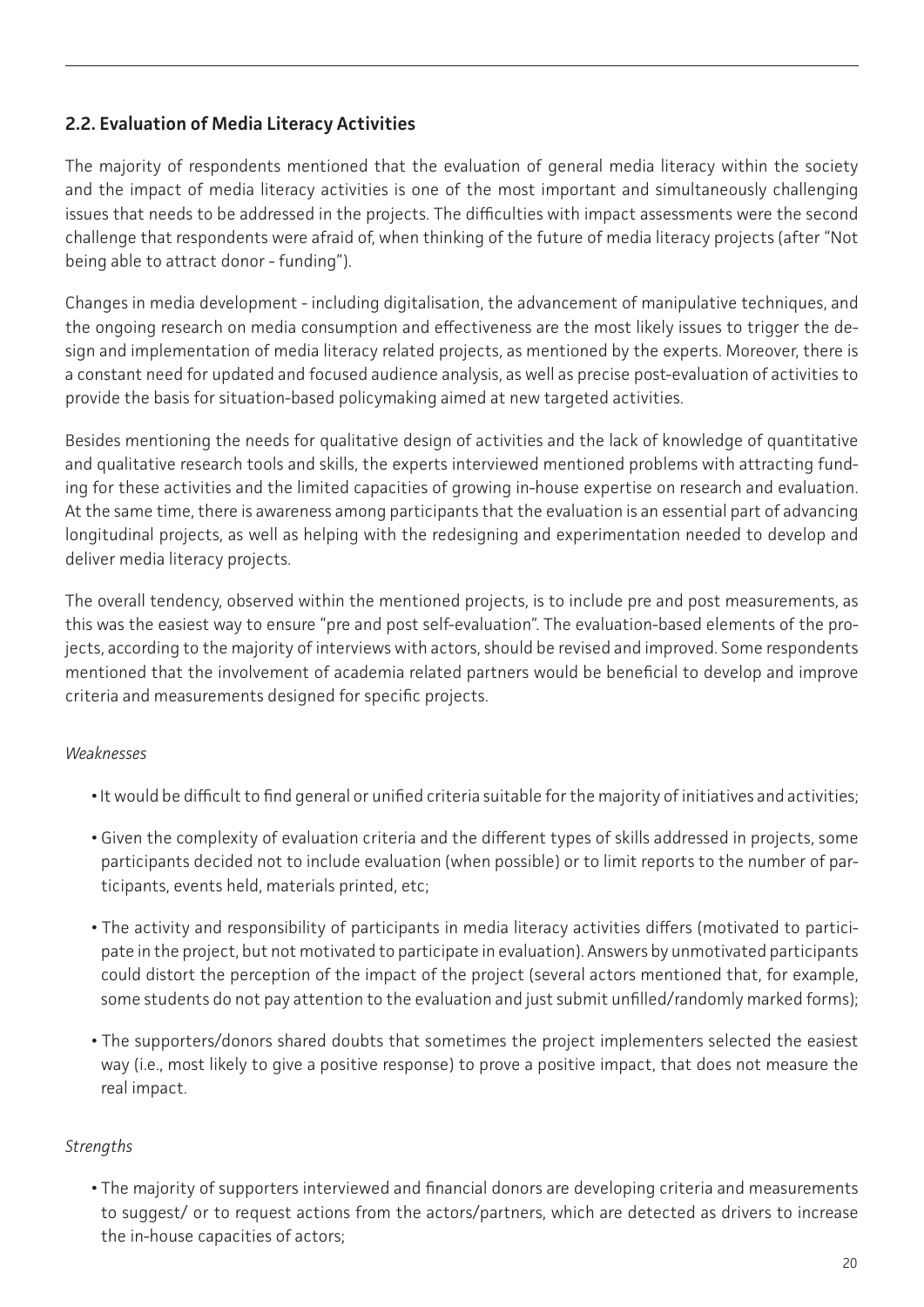- <span id="page-20-0"></span>**•** There is a common understanding of the need to implement longitudinal measurements, experimental research techniques, specific designs not limited to self-perception or quantitative data;
- The number of specific research projects are growing, with Covid-19 related and state funded research being made available that includes media consumption, decision-making and other media literacy related issues.

## *Threats*

- The evaluation process is underfunded. The financial costs of evaluation are frequently not included in the estimated costs. The internal capacity of actors to implement evaluation is limited;
- One of the main ways to measure evaluation is through self-assessment, which has been evaluated by some participants as "easy" but with a potential to "mislead";
- The formulation of questions in general surveys (when used as a core to formulate actions) can be rather too broad and could be misleading (media-centric approach);
- The involvement of professional experts will increase the costs of the project. There is a demand for inhouse expertise. However, the number of staff involved in media literacy projects is rather limited.

#### *Opportunities/Recommendations*

- "Learn and act" in evaluation should be connected with sustainability and capacity building to avoid oversimplification and generalisation;
- Including academic partners could be a driving force to increase the quality of measurements and evaluation. The academic related organisations, who participated in the survey, guaranteed their capability to share skills and professional knowledge;
- The partners would benefit from including the academic partners as subject-matter experts into the preparation phase of surveys requested by the Ministry of Culture, the Council (NEPLP), as well as in the micro-target audience surveys. These are subject matter experts working on issues related to media consumption, critical thinking and other connected elements;
- The surveys conducted at the request of the Ministry of Culture, NEPLP and other stakeholders could be delivered to media literacy actors (as it has been done by the Ministry of Culture) as a set of raw data;
- Media literacy active actors, including the media, would benefit from targeted capacity building activities on quantitative and qualitative analysis (in cooperation with academic and research centres);
- Active actors in media literacy would benefit from networking with research and evaluation experts/ expertise from other international organisations and national institutions from abroad (IREX, Internews, KAVI - a Finnish governmental bureau National Audio-visual Institute, etc.).

# **2.3. Sustainability and Funding**

The majority of problems identified are linked to underfunding. Evaluation of solutions and limitations are connected to this. The state co-finances some of international actions, but there is a need for a strategy, including increasing the sustainability of the actors involved.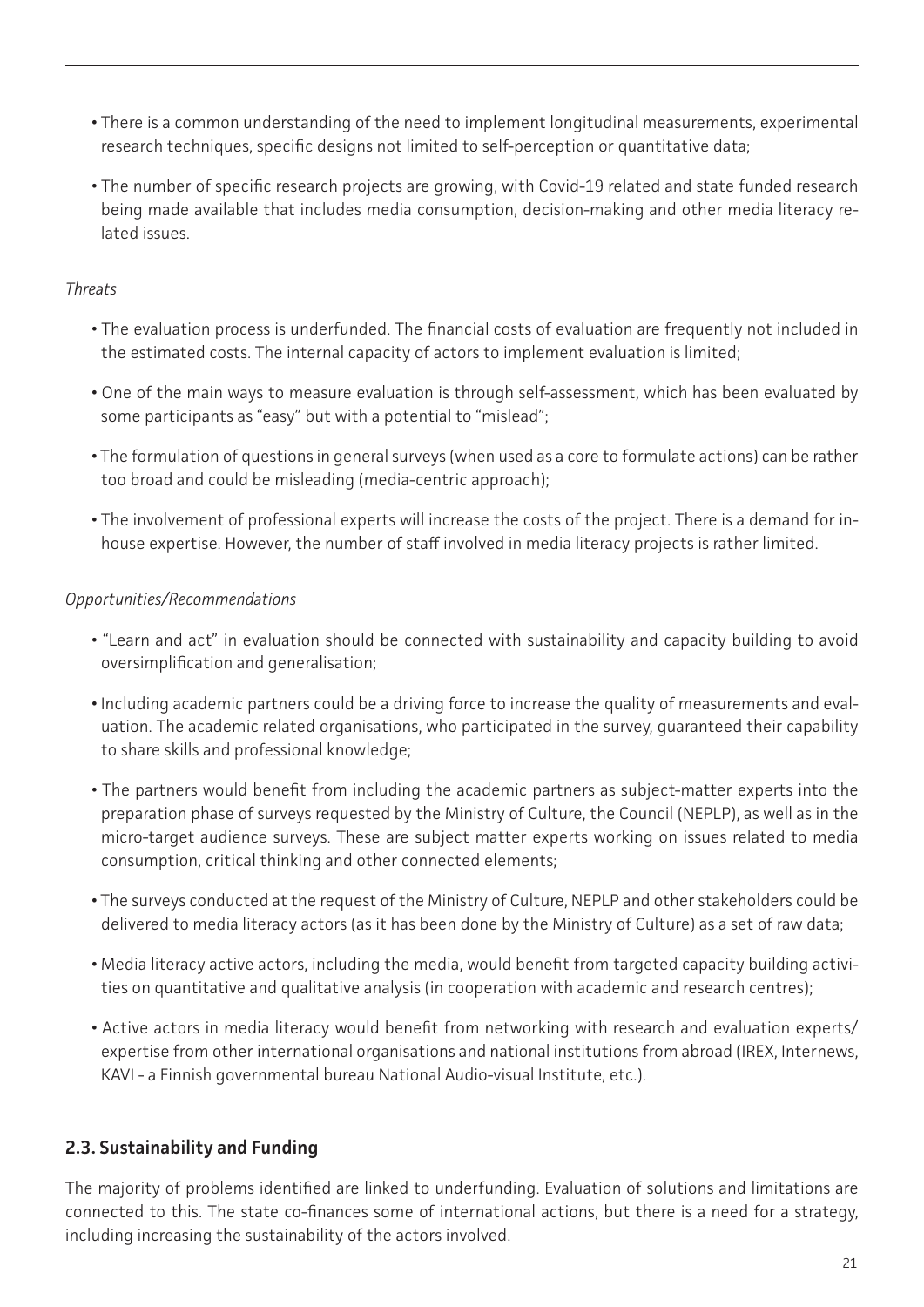The government or government related actors should consider establishing media literacy fellowships, which would ensure 1) a deepening of the knowledge in the country or abroad; and 2) invitations to experts from other countries to participate in the activities of Latvian media literacy related organisations.

A significant factor, however, is the short-term nature of the projects, which are not followed up in the next step, thus not ensuring some continuity. Instead, a new project is started from the very beginning. This influences the planning of future projects and limits the ability of implementers to go deeper into the topics and to implement the lessons learned, which would be useful to advance the continuation of the project.

#### *Weaknesses*

- One-off or project-based planning limits the abilities for expansion of activities;
- Projects are designed based on developing less fund-consuming skills (content creation, for example, was recalled in interviews as a potential topic, but mentioned less as potential due to additional costs);
- A lack of co-funding does not allow participation in international initiatives;
- Grant funding in some projects could not be used to also cover management costs;
- With project-based funding activities it is almost impossible to find resources for capacity building;
- Highly qualified officials leave the government due to being underpaid.

#### *Strengths*

- Based on the evidence, longitudinal projects (at least two-three years) are effective in building capacities;
- Foreign actors/supporters demonstrate a strategy for continuing to support actions, but also to reach additional audiences;
- It was positively acknowledged that the bureaucratic elements in the calls by the state (for example, in media support projects) have decreased.

# *Threats*

- Due to the lack of state financial support, foreign actors set the agenda for media literacy actions for a wide range of public activities;
- Association with big tech companies in providing support for local initiatives, means there are image related issues/ or lobbying of interests.

#### *Recommendations and opportunities*

- As media literacy is a part of the national security issues, funding of the sectors could be prioritised;
- State financed longitudinal audience analysis and in-depth research is needed for media literacy stakeholders, which should be included in terms of reference and updated with the results;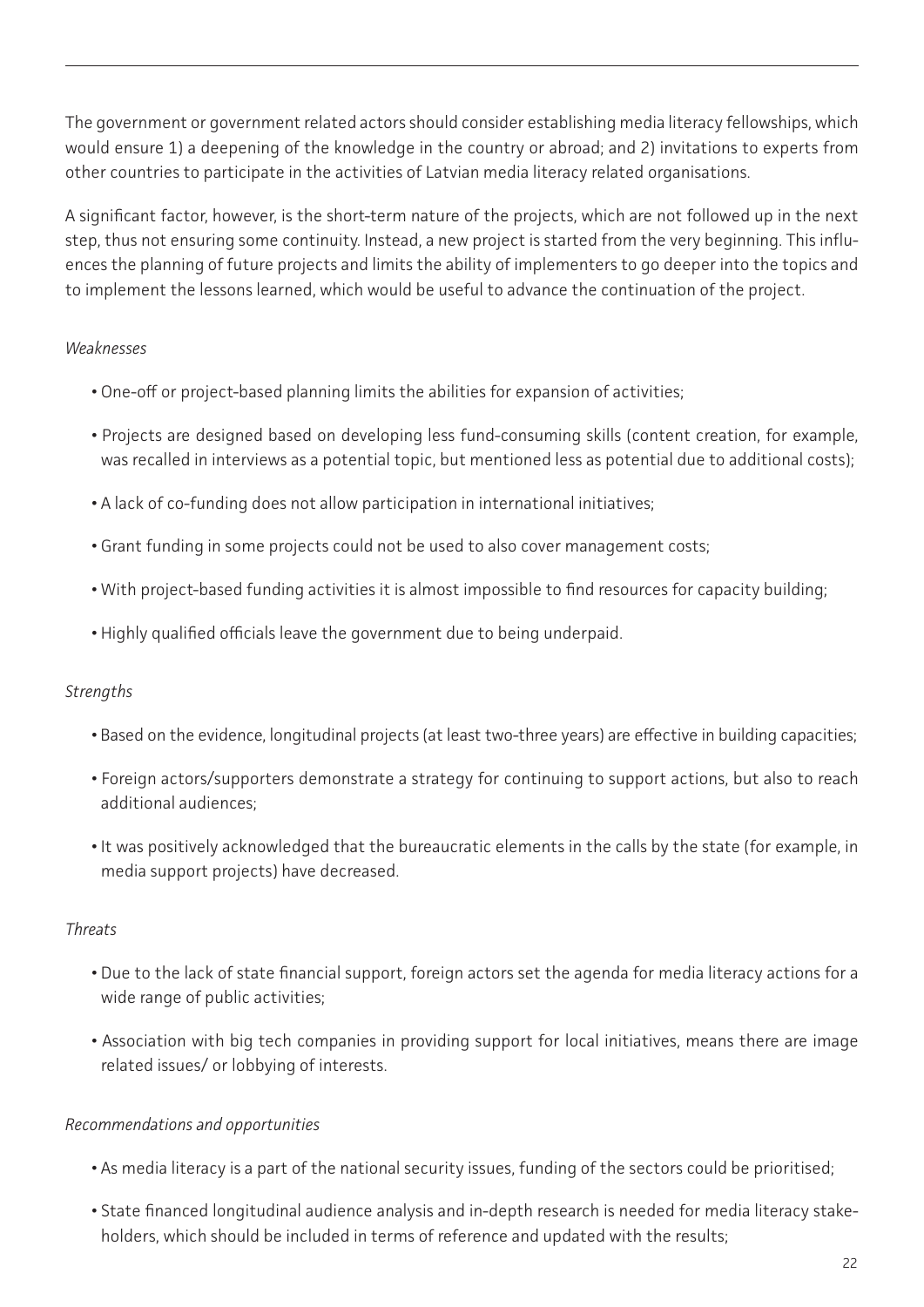- <span id="page-22-0"></span>**•** Developing sectoral grants and capacity building programmes should be considered both at individual and institutional levels (teachers, librarians, journalists, civic activists, other active communicators and content creators);
- There is a need for co-financing opportunities for projects successfully accepted at European level;
- Inclusion of Latvian institutions in European initiatives should be endorsed financially and promoted;
- Local and regional hubs of media literacy actors and initiatives (at the local community level) should be supported and created. These should serve local communities, to become a platform for including and connecting representatives in different spheres related to media literacy as understood and in accordance with the definition used in the purpose of the study.

# **2.4. The Role of Media in Increasing Media Literacy**

Professional and trusted media is a significant element in a democracy. In connection to media literacy, there are three main elements, which could be highlighted from current research: 1) media as a source for qualitative, verified (fact-checked) information; 2) media literacy delivering/endorsing/participating actors; 3) actors who need to be trained and taught accordingly, to be able to tackle information, to understand ongoing implementation, to find the appropriate format and to know and understand its audience. Besides media literacy related issues, the media sector experiences significant challenges with transforming current business models. The ongoing debate includes challenges with social media platforms, struggle for and the attention of the audience and financial sustainability. The additional question pointed out by scholars, shows the relevance of not only economic obstacles, but also political tensions connected to media consumption (Kaprāns, Juzefovičs, 2019).

In an examination of media pluralism, professor Rožukalne (2020), referring to media policy guidelines, concludes that the Latvian media system has been positively influenced by the development of media policy. In the same report, she writes that "media literacy indicators show a medium (close to high) risk situation (65%), as media literacy policy in Latvia does not cover a wide range of audiences and this policy is mainly aimed at the needs of children and young people." It should be ensured that national regulatory authorities are promoting media literacy for a wide range of audiences.

In a number of interviews, the experts noted that creation of the Media Support Foundation, as it was foreseen in the Media Policy Guidelines, was a positive step influencing the changing media landscape. One significant limitation mentioned by some experts is the language of the content produced (with the focus on minorities, but not on the language of minorities, which was considered by the majority of experts interviewed as a vulnerable audience). The same has been mentioned in one of the first project evaluation reports (Buholcs, Silkane, Denisa-Liepniece, Veliverronena, 2018).

Although public broadcast media in Latvia are also facing changes, experts point to such positive developments as the adoption of the new law, removing the public broadcasters from the commercial market, creation of a new regulatory body Sabiedrisko elektronisko plašsaziņas līdzekļu padomes (Public Electronic Mass Media Council, SEPLP) and significant support being given to new multimedia platforms for minorities. Yet, they also underlined that the public media in Latvia has been underfunded for decades. According to interviews, there could be more space for the public broadcaster to develop media literacy related projects, although some projects were mentioned, such as *Melu detektors* (Polygraph), *Melu Laboratorija* (Laboratory Lies), *Tīri fakti* (Pure Facts), and *Interneta akademija* (Academy of the Internet). Media literacy related content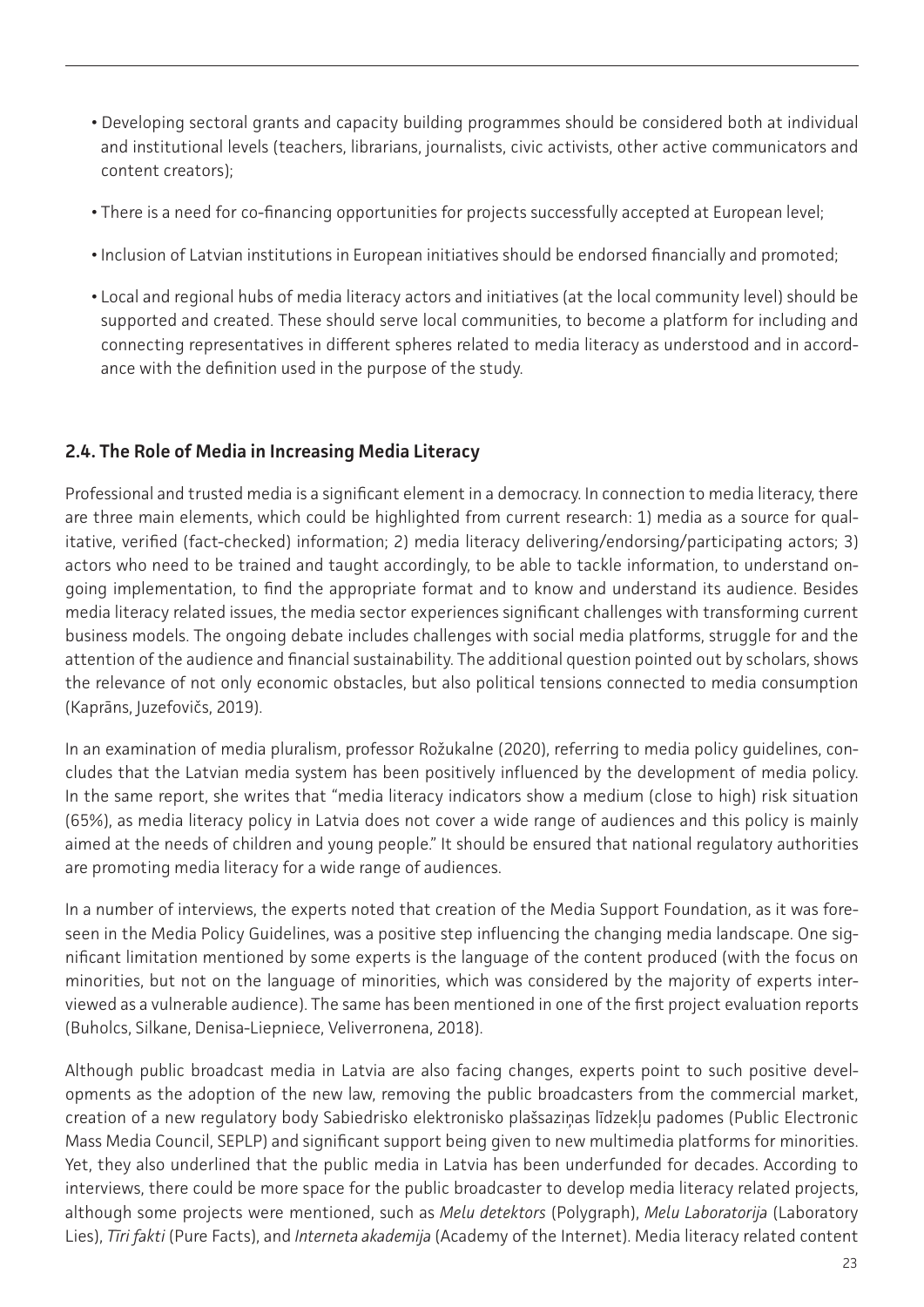could also be more integrated into existing formats and be used to experiment with the formats (as it was in the case of "Interneta akademija'').

Commercial media, as was mentioned by media experts, has a very different level of engagement with media literacy projects. There are strong and successful projects and weak projects, showing a low level of understanding of media literacy. Several experts mentioned positive capacity building and improvements in production groups, such as DEFLI, LA.lv, Red Dot Media.

#### *Weaknesses*

- **•** Focusing on and repeating the basics in similar projects (without going deeper), could devalue the notion of media literacy for the actors and for the audience;
- **•** The journalistic community needs to be updated not only on the new threats, but also about the wellknown but frequently forgotten problems, for example, the use of vox-populi as pseudo-sociology;
- **•** Oversimplification of the problem and mainstreaming of media literacy related issues ("fake news", "infodemic");
- **•** The projects on media literacy are used as just as another possibility to attract funding, and are directed by the journalists, who are not getting into the topic, but try to bridge ongoing stories with the funds related to media literacy;
- **•** Not knowing the target audience, and an inability to conduct and finance proper evaluation of media literacy activities initiated by media related actors;
- **•** Toxic fact checking could provoke amplification of misinformation.

#### *Strengths*

- **•** Longitudinal, multi-seasonal media projects shows there is an ability to go deeper into relevant topics and are an encouragement for journalists to increase knowledge and work on the topic;
- **•** Enlarging the community of fact-checkers, actively participating in sharing the knowledge on verification tools and skills (in different formats for the audiences);
- **•** The activities to empower quality journalism are the created and implemented projects that are meant to increase understanding of manipulative techniques, and cognitive aspects among the journalists and editorial staff.

#### *Threats*

- **•** When there is a lack of financial resources, journalists are switching to other topics and do not continue with personal improvement (capacity building);
- **•** Fatigue from a threat the Covid 19 pandemic connected developments showing the fragmentation of society are often associated with thinking that media literacy is a solution, or media literacy as a "silver bullet" to deal with the issues but this risks media literacy becoming devalued and not attractive.
- **•** Journalists working on media literacy related topics could become (and are becoming) victims of online harassment and campaigns;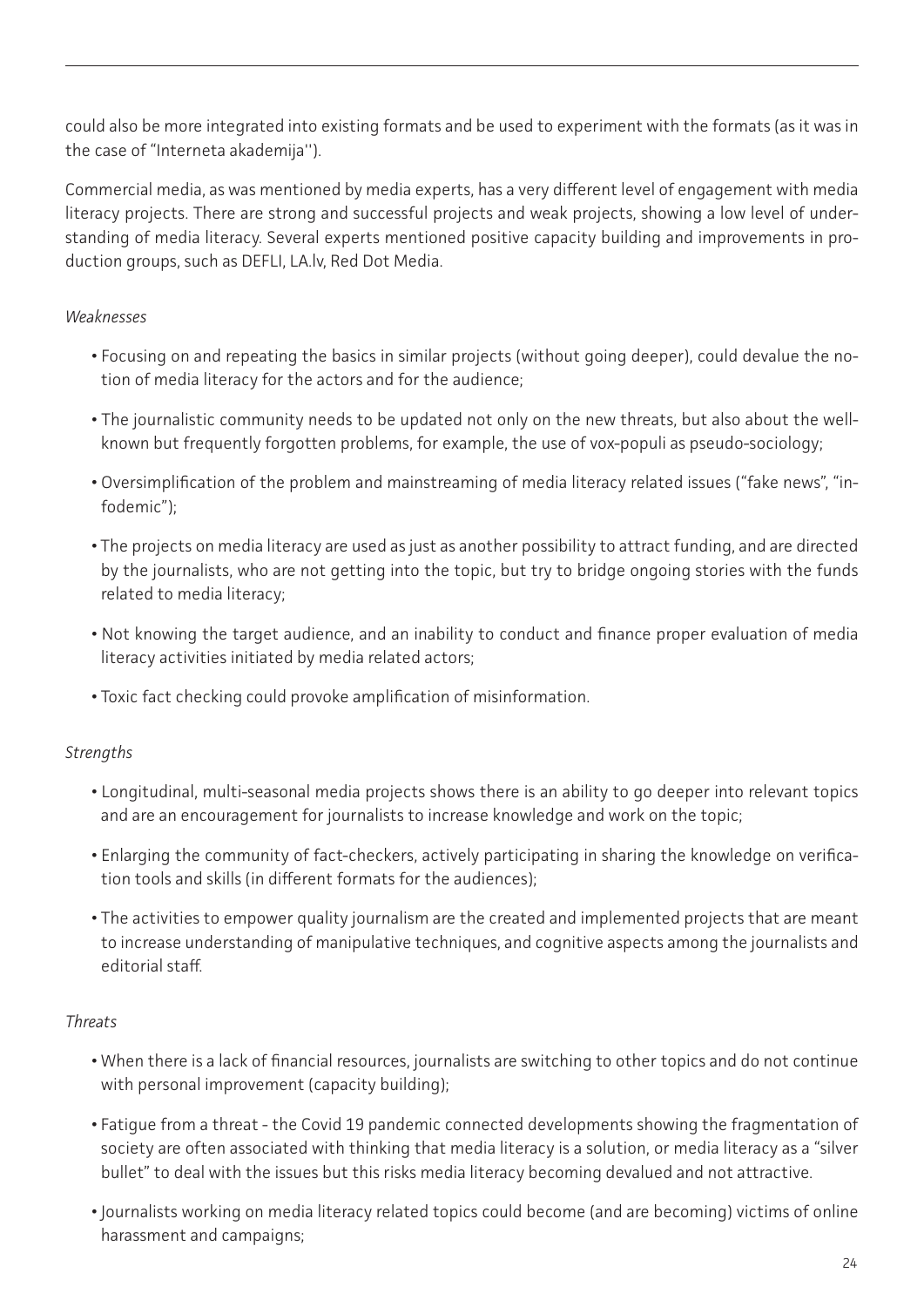- Some media do not have the capacity to fulfil administration of projects in additional to their role in creating media content, because significant time needs to be dedicated to project writing;
- Small grants for projects are still needed, however there is a tendency among donors to limit such activities;
- Providing media literacy grants to media where there are doubts about the quality of the journalism.

#### *Recommendations/Opportunities*

- Encourage media, including public broadcast media, to promote media literacy and to make it easier to identify media literacy related content for further use in formal and informal education (labelling, tagging, etc.);
- The mutual connection between media literacy and quality journalism should be aimed at strengthening both. Promotion of quality journalism is essential;
- To consider the creation of media literacy activities within existing media programming on life-style topics (there is an indication of fatigue from the news, but indications of an audience keen on entertainment);
- Developing interdisciplinary partnerships (Media, Academia, Tech Industries, International Cooperation);
- Fellowships and scholarships for journalists, small grants to motivate journalists not only for content creation, but for capacity building;
- Exchange programmes for journalists/media professional organisations and media literacy actors from the Eastern Partnership countries;
- Well-being check-ups, prevention of online harassment and better legislation could be considered as part of the solution.

#### *Concluding remarks - general recommendations*

- **A holistic approach is needed**. Media literacy goes far beyond media, education and culture. It should become an essential part of everyday life, taking appropriate forms to attract, to connect and to activate responsible decision making. The recent trending issues are digitalisation (before 2013), focus on disinformation (and mixing it up with "fake news") after 2016, as well as (dis)trust due to the influence of the Covid-19 pandemic after 2020. Today the focus is on how the issues related to data transparency, new gadgets and wearable technology, are changing the media landscape and media consumption.
- Developing internal and external factors, related to media literacy, shows that some changes are here to stay. **Adaptability** to new agendas, tools, techniques is a must for the area. The challenges and known and emerging threats connected to media literacy emphasise the necessity for a holistic approach within a society.
- Strategic strengthening of collaboration should be considered by the stakeholders. There is discord regarding who should do what, as functions in legislation and other regulating documents are very general. **Clearly defined responsibilities** for formal networking with clear timelines, as well as ad-hoc informal networking should be considered.
- **Financial sustainability and media literacy focused institutions**. The media literacy initiatives are un-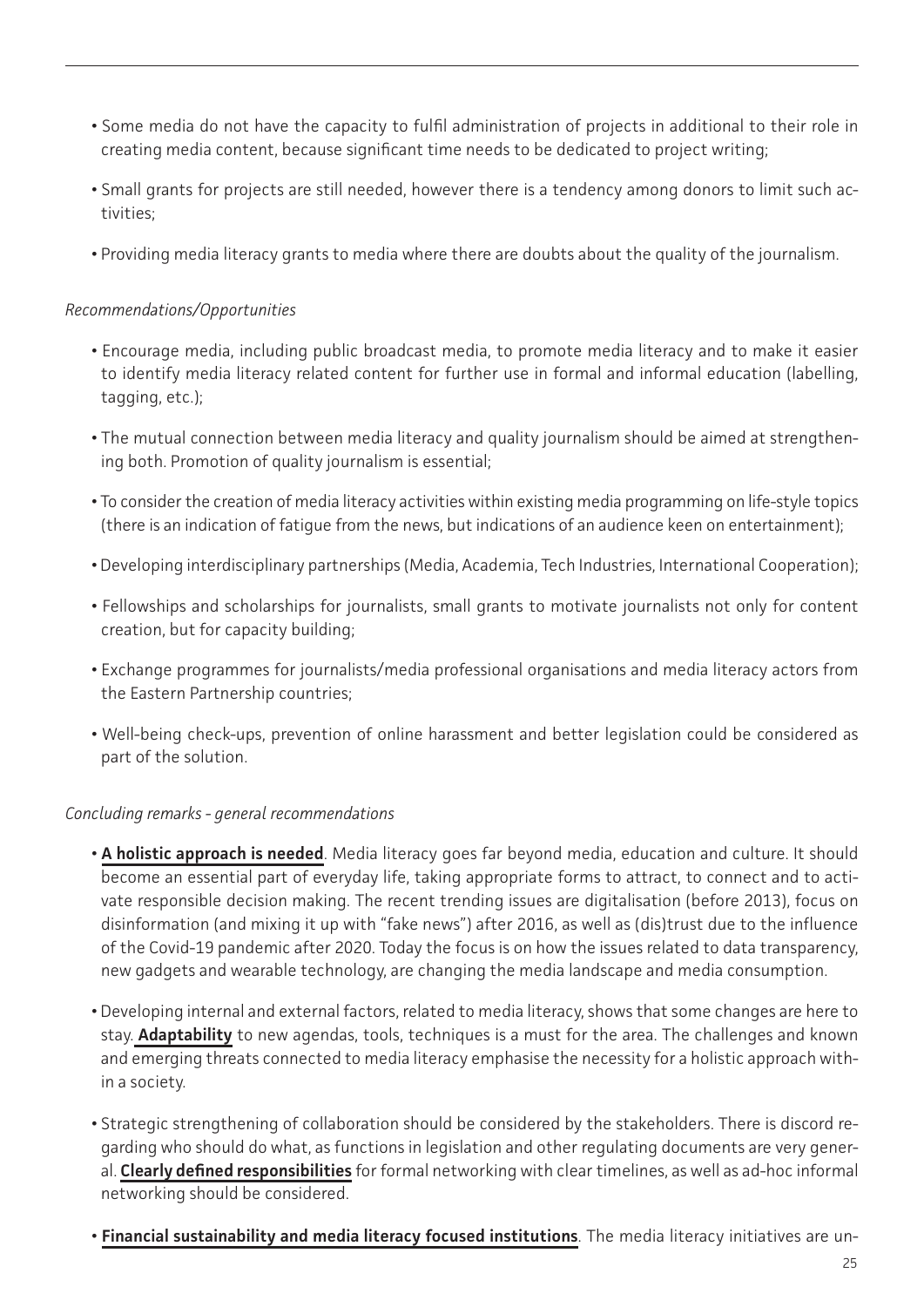derfunded by the state. It is mainly international donors who are setting the agenda. For instance, newly identified needs such as projects for marginalised parts of society or those tired from the news do not get the appropriate response from the community of media literacy actors. Those actors, who occasionally deliver projects on media literacy, are mostly busy with other projects.

- **Future-oriented media literacy**. Behaviour prediction and redirection of the audience, connected to data collection and events, are topical issues for political and business purposes. The issue is connected to the emerging military technologies of influence (Kania, 2020; Tullis, 2019), means that activities related to increasing resilience and adaptability should continue. There is a need on a national level to encourage capacity building and informing media literacy stakeholders on prospective topics to be included.
- While mentioning the external factors, some experts said media education should be considered essential without the need to connect to external actors, and to be part of any informed **decision making centric** and **human centric** process, taking it out of the political scope.
- Solutions cannot be just Top-Down or Bottom-Up, as the skills and knowledge needed should be interconnected with issues relevant for the society. Motivation and engagement of the fragmented audiences, by **promoting media literacy and quality journalism** is essential for making a strong, responsible and sustainable country. There will be a growing need for very precise and different types of media literacy initiatives (in scope, format, and nature) in society.
- **Evidence based media literacy** should be appropriately funded. The networking needed for increasing research should be considered a priority for cross-sectoral cooperation.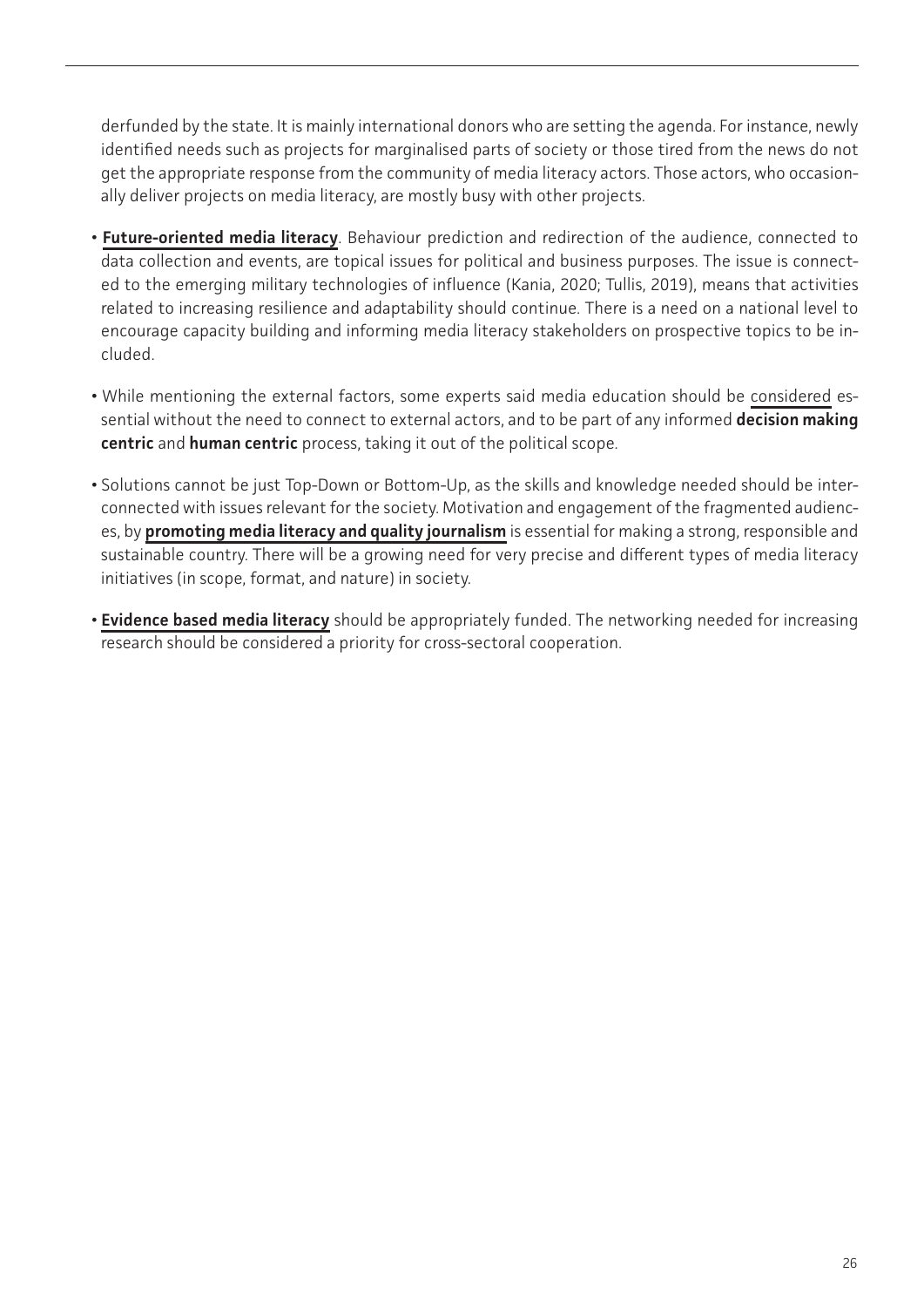# <span id="page-26-0"></span>**References**

Aday S., Andžāns M., Bērziņa-Čerenkova U., Granelli F., Gravelines J., Hills M., Holmstrom M., Klus A., Martinez-Sanchez I., Mattiisen M., Molder H., Morakabati Y., Pamment J., Sari A., Sazonov V., Simons G., Terra J. (2019). *Hybrid Threats*. A Strategic Communications Perspective. Riga: NATO Strategic Communications Centre of Excellence.

Andersone, R., Helmane, I. (2019). *Towards Media Literacy in the Education Curriculum: Experience of Latvia.* Conference paper: 12th International Scientific Conference Rural Environment. Education. Personality. (REEP).

Berzina I. (2018). "*Political Trust and Russian Media in Latvia. Journal on Baltic Security*", 4(2), 1-8, doi.org/10.2478/ jobs-2018-0008

Buholcs, J., Silkane, V., Denisa-Liepniece, S., Veliverronena, L. (2018). *Mediju atbalsta programmu laikā tapušā satura izvērtējums mediju vides daudzveidības un kvalitātes kontekstā. Ziņojums*. Vidzemes Augstkola [Evaluation of the content created during the media support programs in the context of the diversity and quality of the media environment. Report. Vidzeme Unviersity of Applied Sciences]. [http://petijumi.mk.gov.lv/sites/](http://petijumi.mk.gov.lv/sites/default/files/title_file/KM_Zinojums_15112018.pdf) [default/files/title\\_file/KM\\_Zinojums\\_15112018.pdf](http://petijumi.mk.gov.lv/sites/default/files/title_file/KM_Zinojums_15112018.pdf) (3 December 2021)

Buzan, B., Wæver, W., and de Wilde. (1998). Security: A New Framework for Analysis. Boulder, CO: Lynne Rienner.

Cabinet of Ministers. (2015). *Mass Media Policy Guidelines of Latvia 2016-2020*. [https://likumi.lv/ta/en/en/](https://likumi.lv/ta/en/en/id/286455) [id/286455](https://likumi.lv/ta/en/en/id/286455) (3 December 2021)

Clay, A. (2018). Assessing the significance of media literacy in Latvia: A critical tool of societal resilience. LIIA. [https://liia.lv/en/opinions/assessing-the-significance-of-media-literacy-in-latvia-a-critical-tool-of-soci](https://liia.lv/en/opinions/assessing-the-significance-of-media-literacy-in-latvia-a-critical-tool-o)[etal-resilience-687](https://liia.lv/en/opinions/assessing-the-significance-of-media-literacy-in-latvia-a-critical-tool-o) (3 December 2021)

Delfi. (2018). P*utņa karjeras likloči* - pieredze biznesā un Lemberga liktenīga vēstule. 15. July, 2018. [Putnis' career breakers - experience in business and Lembergs' fateful letter [https://www.delfi.lv/delfi-tv-ar-jani](https://www.delfi.lv/delfi-tv-ar-jani-domburu/raksti/putna-karjeras-likloci-pieredze-biznesa-un-lemb)[domburu/raksti/putna-karjeras-likloci-pieredze-biznesa-un-lemberga-likteniga-vestule.d?id=50210755](https://www.delfi.lv/delfi-tv-ar-jani-domburu/raksti/putna-karjeras-likloci-pieredze-biznesa-un-lemb) (3 December 2021)

Denisa-Liepniece, S. (2016). *The case of Latvia, an EU member state at the border with Russia. In. Resisting State Propaganda in the New Information Environment: The case of the EU, Russia and the Eastern Partnership countries*. BSF.

European Commission. (2021). *Media literacy expert group (E02541)*. [https://ec.europa.eu/transparency/ex](https://ec.europa.eu/transparency/expert-groups-register/screen/expert-groups/consult?do=groupDetail)[pert-groups-register/screen/expert-groups/consult?do=groupDetail.groupDetail&groupID=2541](https://ec.europa.eu/transparency/expert-groups-register/screen/expert-groups/consult?do=groupDetail) (4 December 2021)

European Parliament, Council of the European Union (2010). *Directive 2010/13/EU of the European Parliament and of the Council of 10 March 2010 on the coordination of certain provisions laid down by law, regulation or administrative action in Member States concerning the provision of audiovisual media services* (Audiovisual Media Services Directive). <https://eur-lex.europa.eu/legal-content/EN/ALL/?uri=celex%3A32010L0013> (3 December 2021)

European Parliament, Council of the European Union. (2018). Directive (EU) 2018/1808 of the European Parliament and of the Council of 14 November 2018 amending Directive 2010/13/EU on the coordination of certain provisions laid down by law, regulation or administrative action in Member States concerning the provision of audiovisual media services (Audiovisual Media Services Directive) in view of changing market realities. <https://eur-lex.europa.eu/eli/dir/2018/1808/oj> (3 December 2021)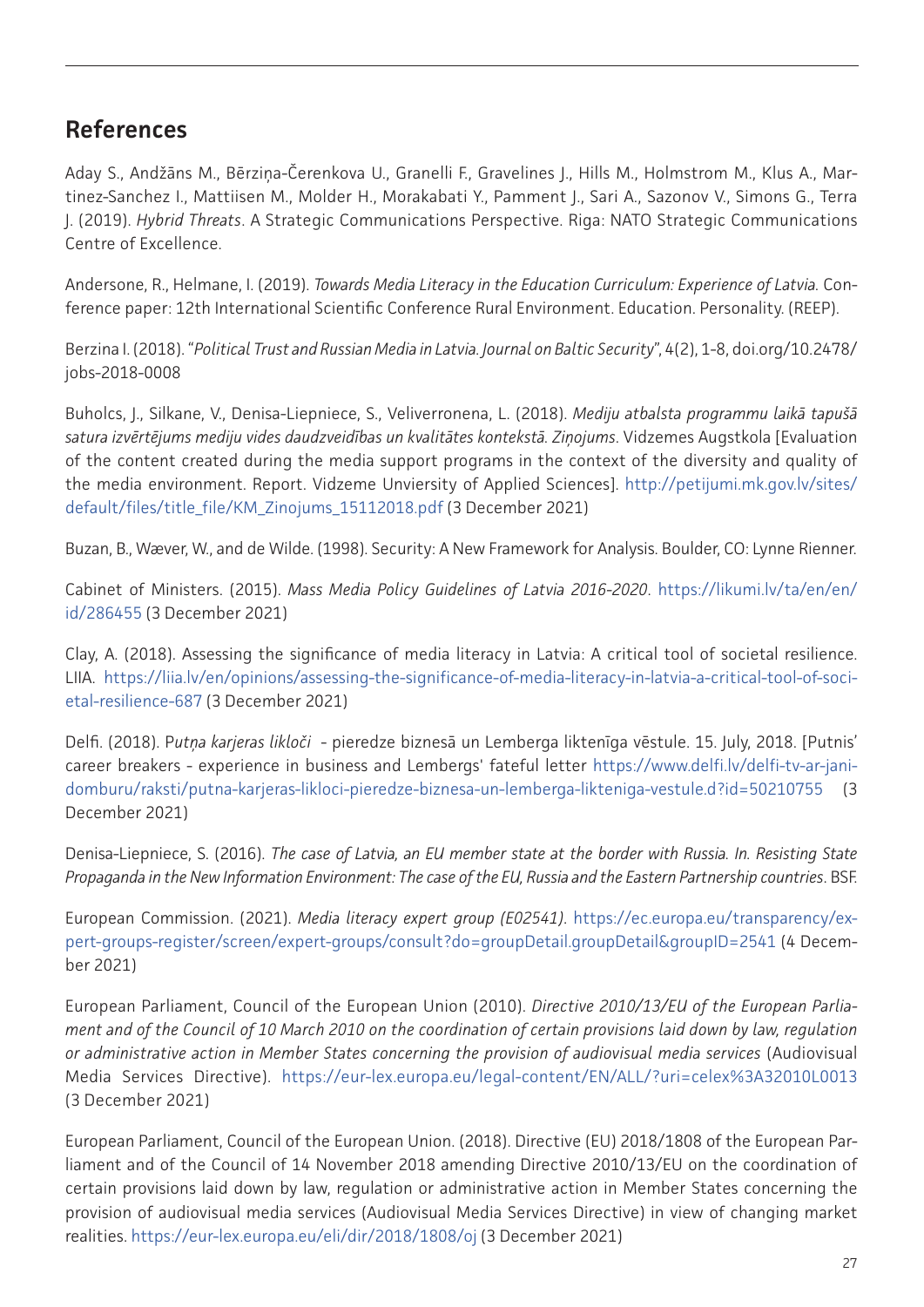Garcia, C. (2018). *The Balic Centre for Media Excellence. A Study of Media Literacy as a Toll Against Russian Disinformation*. Tufts University. Master thesis.

Heap, B. Hansen, P. Gill, M. (2021). *Strategic Communications Hybrid Threats Toolkit. Applying the principles of NATO Strategic Communications to understand and counter grey zone threats (2021)*. Riga: NATO Strategic Communications Centre of Excellence.

Ivāne, I. (2015). *Digitālā kompetence izglītības procesā*. PPT. Izglītības un zinātnes ministrija Digital competence in the educational process. PPT. Ministry of Education and Science]. [https://www.izm.gov.lv/lv/media/1990/](https://www.izm.gov.lv/lv/media/1990/download) [download](https://www.izm.gov.lv/lv/media/1990/download) (3 December 2021)

Kalniete, S., Pildegovičs, T. (2021). "*Strengthening the EU's resilience to hybrid threat*". European View 2021, Vol. 20(1) 23–33.

Kania, E., (2020). "*Minds at War: China's Pursuit of Military Advantage through Cognitive Science and Biotechnology*". Prism. 8 (3).

Kaprāns, M., Juzefovičš, J. (2019). *Reconsidering media-centrism. Latvia's Russian-speaking audiences in light of the Russian-Ukraine conflict*. In. (eds.) Wijermars, M.and Lehtisaari. Freedom of Expression in Russia's New Mediasphere. Taylor & Francis Group.

Lewandowsky, S., & Cook, J. (2020). *The Conspiracy Theory Handbook*. Available at <http://sks.to/conspiracy> (3 December 2021)

Ministru kabinets. (2019). *Rīkojums. Par Valdības rīcības plānu Deklarācijas par Artura Krišjāņa Kariņa vadītā Ministru kabineta iecerēto darbību īstenošanai* [Order. On the Government Action Plan for the Implementation of the Declaration on the Intended Activities of the Cabinet of Ministers Led by Arturs Krišjānis Kariņš.]. [https://li](https://likumi.lv/ta/id/306691-par-valdibas-ricibas-planu-deklaracijas-par-artura-krisjana-karina-va)[kumi.lv/ta/id/306691-par-valdibas-ricibas-planu-deklaracijas-par-artura-krisjana-karina-vadita-ministru-ka](https://likumi.lv/ta/id/306691-par-valdibas-ricibas-planu-deklaracijas-par-artura-krisjana-karina-va)[bineta-iecereto-darbibu-istenosanai](https://likumi.lv/ta/id/306691-par-valdibas-ricibas-planu-deklaracijas-par-artura-krisjana-karina-va) (3 December 2021)

OECD. (2020). *OECD Skills Strategy Implementation Guidance for Latvia: Developing Latvia's Education Development Guidelines 2021-2027*, OECD Skills Studies, OECD Publishing, Paris.

Ruklis, K. (2020). *Media Literacy in the Baltics Program. Presentation*. [https://media-and-learning.eu/](https://media-and-learning.eu/files/2020/12/Baltic-Media-Literacy-Program.pdf) [files/2020/12/Baltic-Media-Literacy-Program.pdf](https://media-and-learning.eu/files/2020/12/Baltic-Media-Literacy-Program.pdf) (3 December 2021)

Saeima. (2019). *On Approval of the National Security Concept*. <https://likumi.lv/ta/en/en/id/309647>(3 December 2021)

Saeima. (2020). *National Development Plan of Latvia for 2021-2027*. [https://www.pkc.gov.lv/sites/default/files/](https://www.pkc.gov.lv/sites/default/files/inline-files/NAP2027__ENG.pdf) [inline-files/NAP2027\\_\\_ENG.pdf](https://www.pkc.gov.lv/sites/default/files/inline-files/NAP2027__ENG.pdf) (3 December 2021)

Saeima. (2020b). *Sabiedrisko elektronisko plašsaziņas līdzekļu un to pārvaldības likums*. [Law on Public Electronic Media and their Management.] [https://likumi.lv/ta/id/319096-sabiedrisko-elektronisko-plassazinas-lidze](https://likumi.lv/ta/id/319096-sabiedrisko-elektronisko-plassazinas-lidzeklu-un-to-parvaldibas-likum)[klu-un-to-parvaldibas-likums](https://likumi.lv/ta/id/319096-sabiedrisko-elektronisko-plassazinas-lidzeklu-un-to-parvaldibas-likum) (3 December 2021)

Schulze, J. (2018). *Strategic Frames: Europe, Russia, and Minority Inclusion in Estonia and Latvia*. Pittsburgh: University of Pittsburgh Press.

Rožukalne, A. (2020). *Monitoring Media Pluralism in the Digital Era: Application of the Media Pluralism Monitor in the European Union, Albania and Turkey in the years 2018-2019*. Country report: Latvia. European Universi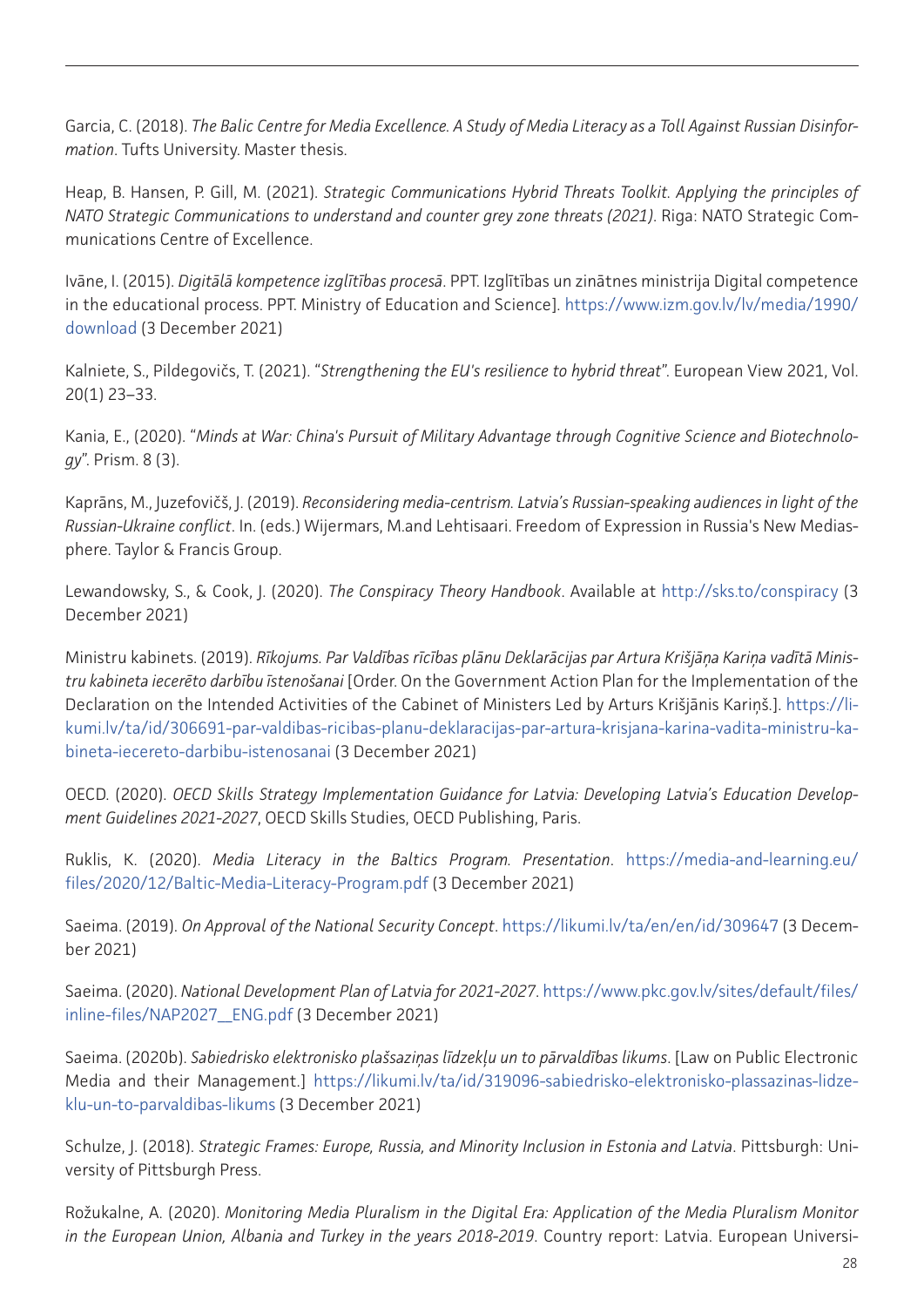ty Institute. [https://cadmus.eui.eu/bitstream/handle/1814/67808/latvia\\_results\\_mpm\\_2020\\_cmpf.pdf?se](https://cadmus.eui.eu/bitstream/handle/1814/67808/latvia_results_mpm_2020_cmpf.pdf?sequence=1&isAllo)[quence=1&isAllowed=y](https://cadmus.eui.eu/bitstream/handle/1814/67808/latvia_results_mpm_2020_cmpf.pdf?sequence=1&isAllo) (3 December 2021)

Rožukalne A, Skulte, I., Stakle, A. (2020). "*Media education in the common interest: Public perceptions of media literacy policy in Latvia*". Central European Journal of Communication. Vol.13 (2).

Rubene, Z, Svece, A. (2019). "*Development of Critical thinking in Education of Latvia: Situation analysis and optimisation Strategy*". Innovation, Technologies and Research in Education. [https://www.apgads.lu.lv/fileadmin/](https://www.apgads.lu.lv/fileadmin/user_upload/lu_portal/apgads/PDF/ATEE-2019-ITRE/itre-2019_28_Rube) [user\\_upload/lu\\_portal/apgads/PDF/ATEE-2019-ITRE/itre-2019\\_28\\_Rubene.pdf](https://www.apgads.lu.lv/fileadmin/user_upload/lu_portal/apgads/PDF/ATEE-2019-ITRE/itre-2019_28_Rube) (3 December 2021)

Tullis, R. (2019). *The US Military is Trying to Read Minds*. MIT Technology review. [https://www.technologyreview.](https://www.technologyreview.com/2019/10/16/132269/us-military-super-soldiers-control-drones-brain-c) [com/2019/10/16/132269/us-military-super-soldiers-control-drones-brain-computer-interfaces/](https://www.technologyreview.com/2019/10/16/132269/us-military-super-soldiers-control-drones-brain-c) (3 December 2021)

ViA (2021). *Master's in Media and information literacy.* Vidzeme University of Applied Science.